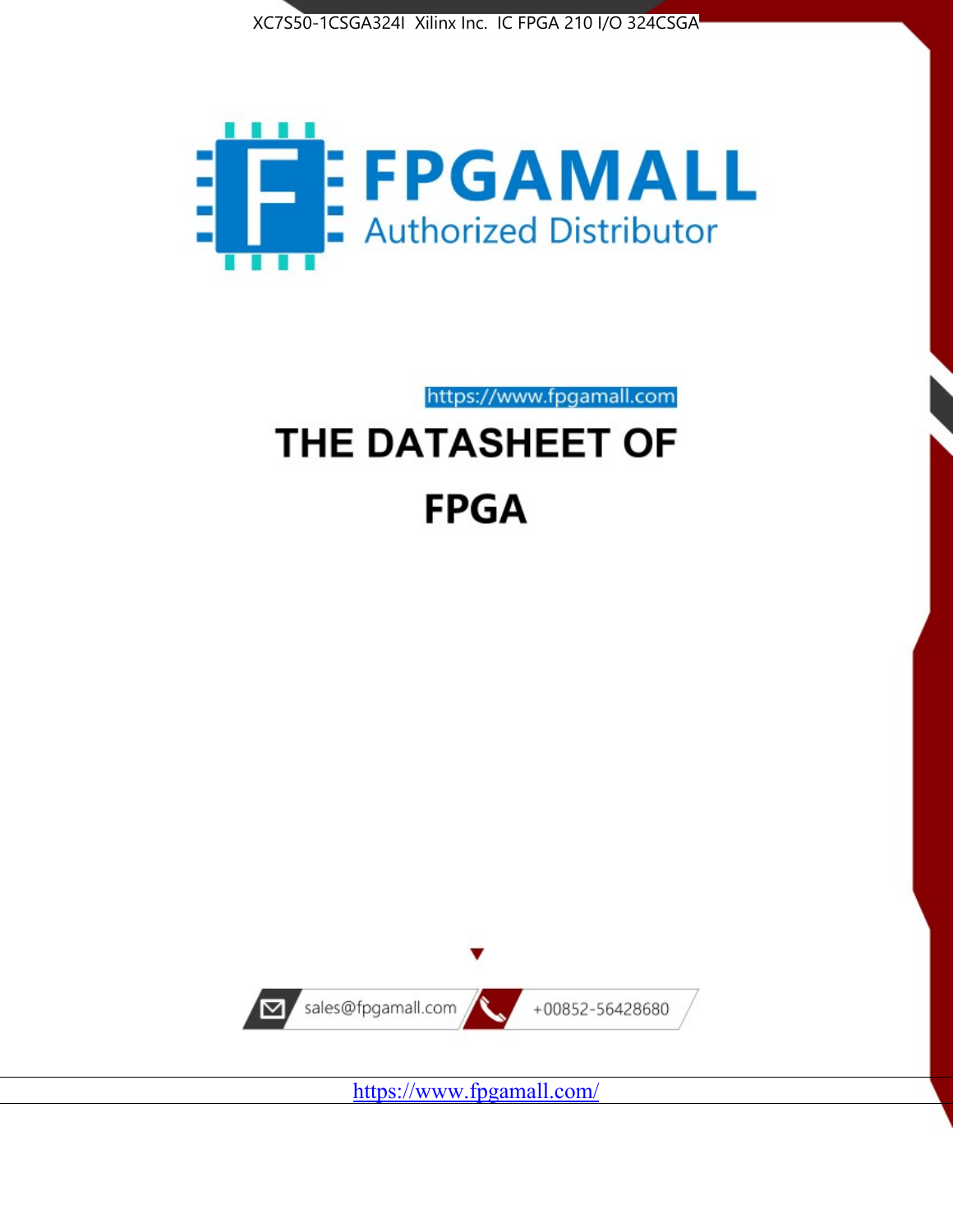# **EXALINX**

## **7 Series FPGAs Data Sheet: Overview**

DS180 (v2.6) February 27, 2018 **Product Specification**

### **General Description**

Xilinx® 7 series FPGAs comprise four FPGA families that address the complete range of system requirements, ranging from low cost, small form factor, cost-sensitive, high-volume applications to ultra high-end connectivity bandwidth, logic capacity, and signal processing capability for the most demanding high-performance applications. The 7 series FPGAs include:

- Spartan®-7 Family: Optimized for low cost, lowest power, and high I/O performance. Available in low-cost, very small form-factor packaging for smallest PCB footprint.
- Artix®-7 Family: Optimized for low power applications requiring serial transceivers and high DSP and logic throughput. Provides the lowest total bill of materials cost for high-throughput, cost-sensitive applications.
- Kintex®-7 Family: Optimized for best price-performance with a 2X improvement compared to previous generation, enabling a new class of FPGAs.
- Virtex®-7 Family: Optimized for highest system performance and capacity with a 2X improvement in system performance. Highest capability devices enabled by stacked silicon interconnect (SSI) technology

Built on a state-of-the-art, high-performance, low-power (HPL), 28 nm, high-k metal gate (HKMG) process technology, 7 series FPGAs enable an unparalleled increase in system performance with 2.9 Tb/s of I/O bandwidth, 2 million logic cell capacity, and 5.3 TMAC/s DSP, while consuming 50% less power than previous generation devices to offer a fully programmable alternative to ASSPs and ASICs.

### **Summary of 7 Series FPGA Features**

- Advanced high-performance FPGA logic based on real 6-input lookup table (LUT) technology configurable as distributed memory.
- 36 Kb dual-port block RAM with built-in FIFO logic for on-chip data buffering.
- High-performance SelectIO™ technology with support for DDR3 interfaces up to 1,866 Mb/s.
- High-speed serial connectivity with built-in multi-gigabit transceivers from 600 Mb/s to max. rates of 6.6 Gb/s up to 28.05 Gb/s, offering a special low-power mode, optimized for chip-to-chip interfaces.
- A user configurable analog interface (XADC), incorporating dual 12-bit 1MSPS analog-to-digital converters with on-chip thermal and supply sensors.
- DSP slices with 25 x 18 multiplier, 48-bit accumulator, and pre-adder for high-performance filtering, including optimized symmetric coefficient filtering.
- Powerful clock management tiles (CMT), combining phase-locked loop (PLL) and mixed-mode clock manager (MMCM) blocks for high precision and low jitter.
- Quickly deploy embedded processing with MicroBlaze™ processor.
- Integrated block for PCI Express® (PCIe), for up to x8 Gen3 Endpoint and Root Port designs.
- Wide variety of configuration options, including support for commodity memories, 256-bit AES encryption with HMAC/SHA-256 authentication, and built-in SEU detection and correction.
- Low-cost, wire-bond, bare-die flip-chip, and high signal integrity flipchip packaging offering easy migration between family members in the same package. All packages available in Pb-free and selected packages in Pb option.
- Designed for high performance and lowest power with 28 nm, HKMG, HPL process, 1.0V core voltage process technology and 0.9V core voltage option for even lower power.

| <b>Max. Capability</b>         | Spartan-7           | Artix-7                                    | Kintex-7                                              | Virtex-7                                |
|--------------------------------|---------------------|--------------------------------------------|-------------------------------------------------------|-----------------------------------------|
| Logic Cells                    | 102K                | 215K                                       | 478K                                                  | 1,955K                                  |
| Block RAM <sup>(1)</sup>       | 4.2 Mb              | 13 Mb                                      | 34 Mb                                                 | 68 Mb                                   |
| <b>DSP Slices</b>              | 160                 | 740                                        | 1,920                                                 | 3,600                                   |
| DSP Performance <sup>(2)</sup> | 176 GMAC/s          | 929 GMAC/s                                 | 2,845 GMAC/s                                          | 5,335 GMAC/s                            |
| MicroBlaze CPU <sup>(3)</sup>  | 260 DMIPs           | 303 DMIPs                                  | 438 DMIPs                                             | 441 DMIPs                               |
| Transceivers                   |                     | 16                                         | 32                                                    | 96                                      |
| <b>Transceiver Speed</b>       |                     | $6.6$ Gb/s                                 | $12.5$ Gb/s                                           | 28.05 Gb/s                              |
| Serial Bandwidth               |                     | $211$ Gb/s                                 | 800 Gb/s                                              | 2,784 Gb/s                              |
| <b>PCIe Interface</b>          | -                   | x4 Gen2                                    | x8 Gen2                                               | x8 Gen3                                 |
| Memory Interface               | 800 Mb/s            | 1.066 Mb/s                                 | 1.866 Mb/s                                            | 1.866 Mb/s                              |
| I/O Pins                       | 400                 | 500                                        | 500                                                   | 1,200                                   |
| I/O Voltage                    | $1.2V - 3.3V$       | $1.2V - 3.3V$                              | $1.2V - 3.3V$                                         | $1.2V - 3.3V$                           |
| Package Options                | Low-Cost. Wire-Bond | Low-Cost, Wire-Bond,<br>Bare-Die Flip-Chip | Bare-Die Flip-Chip and High-<br>Performance Flip-Chip | <b>Highest Performance</b><br>Flip-Chip |

#### *Table 1:* **7 Series Families Comparison**

#### **Notes:**

1. Additional memory available in the form of distributed RAM.

2. Peak DSP performance numbers are based on symmetrical filter implementation.<br>3. Peak MicroBlaze CPU performance numbers based on microcontroller preset.

Peak MicroBlaze CPU performance numbers based on microcontroller preset.

© Copyright 2010–2018 Xilinx, Inc., Xilinx, the Xilinx logo, Artix, ISE, Kintex, Spartan, Virtex, Vivado, Zynq, and other designated brands included herein are trademarks of Xilinx in the United States and other countries. PCI Express is a trademark of PCI-SIG and used under license. All other trademarks are the property of their respective owners.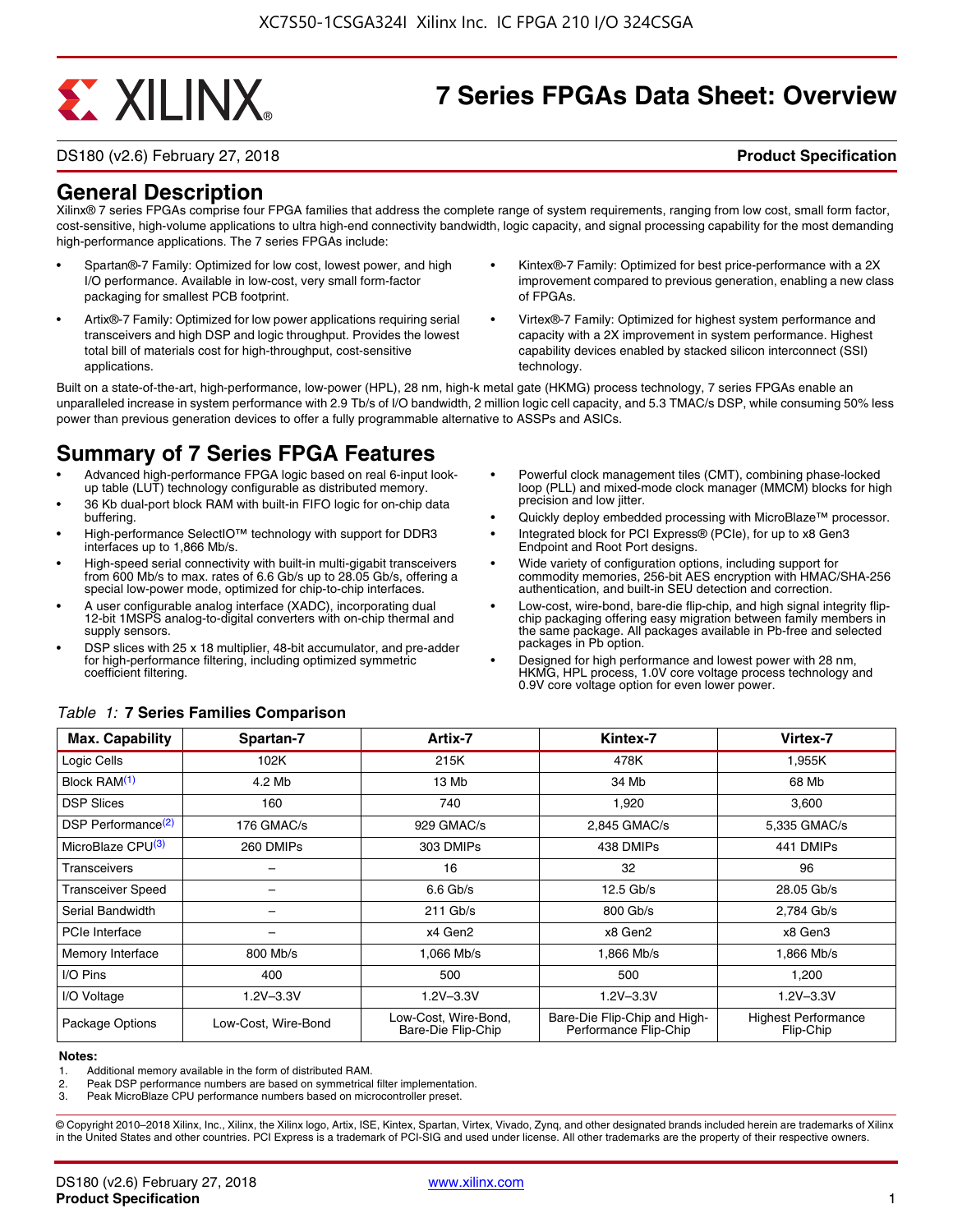### **Spartan-7 FPGA Feature Summary**

#### *Table 2:* **Spartan-7 FPGA Feature Summary by Device**

|               |                |                       | <b>CLB</b>                            |                                     |              | <b>Block RAM Blocks</b> <sup>(3)</sup> |             |                                 |             |             |                              |                                   |                              |
|---------------|----------------|-----------------------|---------------------------------------|-------------------------------------|--------------|----------------------------------------|-------------|---------------------------------|-------------|-------------|------------------------------|-----------------------------------|------------------------------|
| <b>Device</b> | Logic<br>Cells | Slices <sup>(1)</sup> | Max<br><b>Distributed</b><br>RAM (Kb) | <b>DSP</b><br>Slices <sup>(2)</sup> | <b>18 Kb</b> | 36 Kb                                  | Max<br>(Kb) | CMTS <sup>(4)</sup><br>180<br>2 | <b>PCle</b> | <b>GT</b>   | <b>XADC</b><br><b>Blocks</b> | Total I/O<br>Banks <sup>(5)</sup> | <b>Max User</b><br><b>VO</b> |
| XC7S6         | 6,000          | 938                   | 70                                    | 10                                  | 10           | 5                                      |             |                                 | $\Omega$    | 0           | 0                            | 2                                 | 100                          |
| <b>XC7S15</b> | 12,800         | 2,000                 | 150                                   | 20                                  | 20           | 10                                     | 360         | 2                               | $\Omega$    | $\mathbf 0$ | 0                            | 2                                 | 100                          |
| <b>XC7S25</b> | 23,360         | 3,650                 | 313                                   | 80                                  | 90           | 45                                     | 1,620       | 3                               | 0           | 0           |                              | 3                                 | 150                          |
| <b>XC7S50</b> | 52,160         | 8,150                 | 600                                   | 120                                 | 150          | 75                                     | 2,700       | 5                               | $\Omega$    | 0           |                              | 5                                 | 250                          |
| <b>XC7S75</b> | 76,800         | 12,000                | 832                                   | 140                                 | 180          | 90                                     | 3,240       | 8                               | 0           | 0           |                              | 8                                 | 400                          |
| XC7S100       | 102,400        | 16.000                | 1,100                                 | 160                                 | 240          | 120                                    | 4,320       | 8                               | 0           | 0           |                              | 8                                 | 400                          |

#### **Notes:**

1. Each 7 series FPGA slice contains four LUTs and eight flip-flops; only some slices can use their LUTs as distributed RAM or SRLs.<br>2. Each DSP slice contains a pre-adder. a 25 x 18 multiplier. an adder. and an accumulato

2. Each DSP slice contains a pre-adder, a 25 x 18 multiplier, an adder, and an accumulator. 3. Block RAMs are fundamentally 36 Kb in size; each block can also be used as two independent 18 Kb blocks.

4. Each CMT contains one MMCM and one PLL.

5. Does not include configuration Bank 0.

#### *Table 3:* **Spartan-7 FPGA Device-Package Combinations and Maximum I/Os**

| Package         | CPGA196      | <b>CSGA225</b> | <b>CSGA324</b> | FTGB196    | <b>FGGA484</b> | <b>FGGA676</b> |
|-----------------|--------------|----------------|----------------|------------|----------------|----------------|
| Size (mm)       | $8 \times 8$ | $13 \times 13$ | $15 \times 15$ | 15 x 15    | 23 x 23        | 27 x 27        |
| Ball Pitch (mm) | 0.5          | 0.8            | 0.8            | 1.0        | 1.0            | 1.0            |
| <b>Device</b>   | HR $UO(1)$   | HR $UO(1)$     | HR $UO(1)$     | HR $l$ (1) | HR $UO(1)$     | HR $UO(1)$     |
| XC7S6           | 100          | 100            |                | 100        |                |                |
| <b>XC7S15</b>   | 100          | 100            |                | 100        |                |                |
| <b>XC7S25</b>   |              | 150            | 150            | 100        |                |                |
| <b>XC7S50</b>   |              |                | 210            | 100        | 250            |                |
| <b>XC7S75</b>   |              |                |                |            | 338            | 400            |
| <b>XC7S100</b>  |              |                |                |            | 338            | 400            |

#### **Notes:**

1. HR = High-range I/O with support for I/O voltage from 1.2V to 3.3V.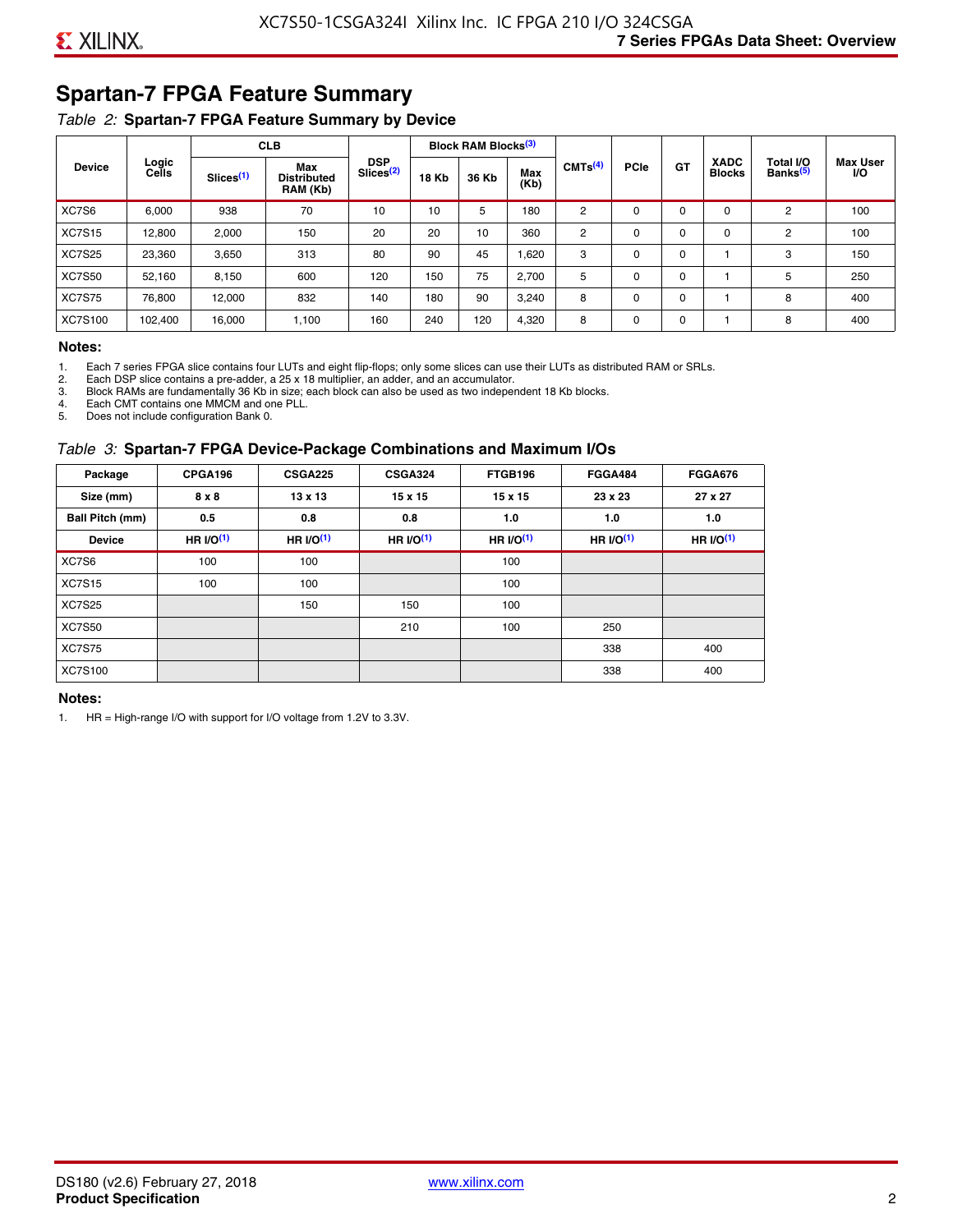### **Artix-7 FPGA Feature Summary**

#### *Table 4:* **Artix-7 FPGA Feature Summary by Device**

|                 |                |                       | <b>Configurable Logic Blocks</b><br>(CLBs) | <b>DSP48E1</b>        |              | Block RAM Blocks <sup>(3)</sup> |             |                     |                     |             | <b>XADC</b>   | Total I/O            | <b>Max User</b>    |
|-----------------|----------------|-----------------------|--------------------------------------------|-----------------------|--------------|---------------------------------|-------------|---------------------|---------------------|-------------|---------------|----------------------|--------------------|
| <b>Device</b>   | Logic<br>Cells | Slices <sup>(1)</sup> | Max<br><b>Distributed</b><br>RAM (Kb)      | Slices <sup>(2)</sup> | <b>18 Kb</b> | 36 Kb                           | Max<br>(Kb) | CMTS <sup>(4)</sup> | PCle <sup>(5)</sup> | <b>GTPs</b> | <b>Blocks</b> | Banks <sup>(6)</sup> | I/O <sub>(7)</sub> |
| XC7A12T         | 12,800         | 2,000                 | 171                                        | 40                    | 40           | 20                              | 720         | 3                   |                     | 2           |               | 3                    | 150                |
| XC7A15T         | 16,640         | 2,600                 | 200                                        | 45                    | 50           | 25                              | 900         | 5                   |                     | 4           |               | 5                    | 250                |
| XC7A25T         | 23,360         | 3,650                 | 313                                        | 80                    | 90           | 45                              | 1,620       | 3                   |                     | 4           |               | 3                    | 150                |
| XC7A35T         | 33,280         | 5,200                 | 400                                        | 90                    | 100          | 50                              | 1,800       | 5                   |                     | 4           |               | 5                    | 250                |
| XC7A50T         | 52,160         | 8,150                 | 600                                        | 120                   | 150          | 75                              | 2.700       | 5                   |                     | 4           |               | 5                    | 250                |
| XC7A75T         | 75,520         | 11,800                | 892                                        | 180                   | 210          | 105                             | 3,780       | 6                   |                     | 8           |               | 6                    | 300                |
| <b>XC7A100T</b> | 101.440        | 15,850                | 1.188                                      | 240                   | 270          | 135                             | 4,860       | 6                   |                     | 8           |               | 6                    | 300                |
| <b>XC7A200T</b> | 215,360        | 33,650                | 2,888                                      | 740                   | 730          | 365                             | 13,140      | 10                  |                     | 16          |               | 10                   | 500                |

**Notes:**  Each 7 series FPGA slice contains four LUTs and eight flip-flops; only some slices can use their LUTs as distributed RAM or SRLs.

2. Each DSP slice contains a pre-adder, a 25 x 18 multiplier, an adder, and an accumulator.

3. Block RAMs are fundamentally 36 Kb in size; each block can also be used as two independent 18 Kb blocks.

4. Each CMT contains one MMCM and one PLL.<br>5. Artix-7 FPGA Interface Blocks for PCI Express

5. Artix-7 FPGA Interface Blocks for PCI Express support up to x4 Gen 2.<br>6. Does not include configuration Bank 0.

6. Does not include configuration Bank 0.

This number does not include GTP transceivers.

#### *Table 5:* **Artix-7 FPGA Device-Package Combinations and Maximum I/Os**

| Package <sup>(1)</sup>    |            | <b>CPG236</b>     |                | <b>CPG238</b>  |            | <b>CSG324</b> |                | <b>CSG325</b>     |       | <b>FTG256</b>     |            | <b>SBG484</b>     |                | FGG484 <sup>(2)</sup> |                | FBG484 <sup>(2)</sup> |       | FGG676 <sup>(3)</sup> |            | FBG676 <sup>(3)</sup> |            | <b>FFG1156</b> |
|---------------------------|------------|-------------------|----------------|----------------|------------|---------------|----------------|-------------------|-------|-------------------|------------|-------------------|----------------|-----------------------|----------------|-----------------------|-------|-----------------------|------------|-----------------------|------------|----------------|
| Size (mm)                 |            | $10 \times 10$    |                | $10 \times 10$ |            | 15 x 15       |                | 15 x 15           |       | $17 \times 17$    |            | $19 \times 19$    |                | 23 x 23               |                | 23 x 23               |       | 27 x 27               |            | 27 x 27               |            | 35 x 35        |
| <b>Ball Pitch</b><br>(mm) |            | 0.5               |                | 0.5            |            | 0.8           | 0.8            |                   |       | 1.0               |            | 0.8               |                | 1.0                   |                | 1.0                   |       | 1.0                   |            | 1.0                   |            | 1.0            |
| <b>Device</b>             | <b>GTP</b> | <b>VO</b>         | <b>GTP</b>     | <b>VO</b>      | <b>GTP</b> | <b>VO</b>     | <b>GTP</b>     | <b>VO</b>         | G(TP) | VO.               | <b>GTP</b> | VO.               | G(TP)          | <b>VO</b>             | <b>GTP</b>     | <b>VO</b>             | G(TP) | <b>VO</b>             | <b>GTP</b> | <b>VO</b>             | <b>GTP</b> | <b>VO</b>      |
|                           | (4)        | HR <sup>(5)</sup> | (4)            | HR(5)          | (4)        | HP(5)         | (4)            | HR <sup>(5)</sup> |       | HR <sup>(5)</sup> |            | HR <sup>(5)</sup> |                | HR <sup>(5)</sup>     |                | HR <sup>(5)</sup>     |       | HR <sup>(5)</sup>     |            | HR <sup>(5)</sup>     |            | HR(5)          |
| XC7A12T                   |            |                   | $\overline{2}$ | 112            |            |               | $\overline{2}$ | 150               |       |                   |            |                   |                |                       |                |                       |       |                       |            |                       |            |                |
| XC7A15T                   | 2          | 106               |                |                | 0          | 210           | 4              | 150               | 0     | 170               |            |                   | $\overline{4}$ | 250                   |                |                       |       |                       |            |                       |            |                |
| XC7A25T                   |            |                   | 2              | 112            |            |               | 4              | 150               |       |                   |            |                   |                |                       |                |                       |       |                       |            |                       |            |                |
| XC7A35T                   | 2          | 106               |                |                | 0          | 210           | 4              | 150               | 0     | 170               |            |                   | 4              | 250                   |                |                       |       |                       |            |                       |            |                |
| XC7A50T                   | 2          | 106               |                |                | 0          | 210           | 4              | 150               | 0     | 170               |            |                   | 4              | 250                   |                |                       |       |                       |            |                       |            |                |
| XC7A75T                   |            |                   |                |                | 0          | 210           |                |                   | 0     | 170               |            |                   | 4              | 285                   |                |                       | 8     | 300                   |            |                       |            |                |
| <b>XC7A100T</b>           |            |                   |                |                | 0          | 210           |                |                   | 0     | 170               |            |                   | $\overline{4}$ | 285                   |                |                       | 8     | 300                   |            |                       |            |                |
| <b>XC7A200T</b>           |            |                   |                |                |            |               |                |                   |       |                   | 4          | 285               |                |                       | $\overline{4}$ | 285                   |       |                       | 8          | 400                   | 16         | 500            |

#### **Notes:**

1. All packages listed are Pb-free (SBG, FBG, FFG with exemption 15). Some packages are available in Pb option.

2. Devices in FGG484 and FBG484 are footprint compatible.

3. Devices in FGG676 and FBG676 are footprint compatible.

4. GTP transceivers in CP, CS, FT, and FG packages support data rates up to 6.25 Gb/s.<br>5. HR = High-range I/O with support for I/O voltage from 1.2V to 3.3V.

HR = High-range I/O with support for I/O voltage from 1.2V to 3.3V.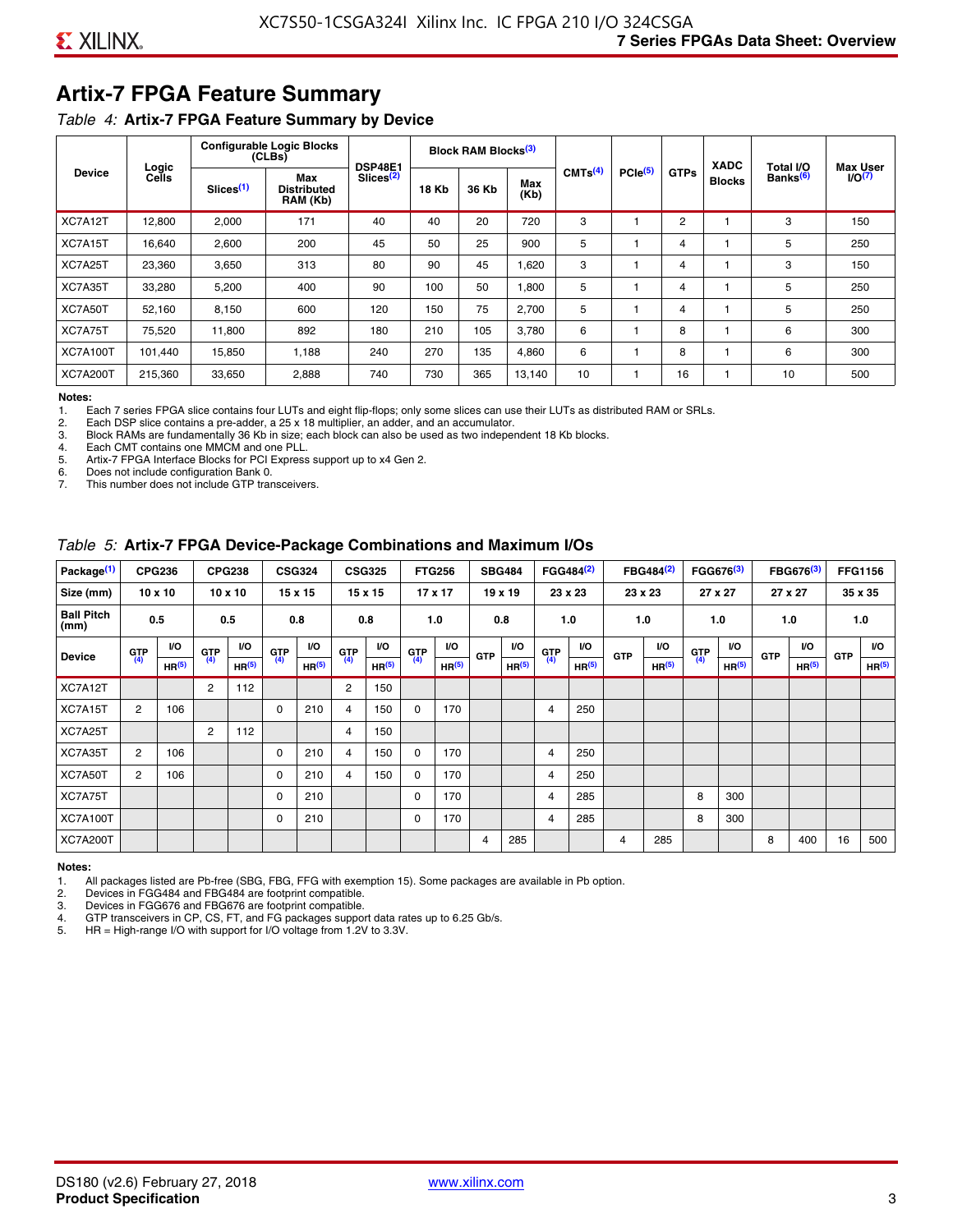### **Kintex-7 FPGA Feature Summary**

#### *Table 6:* **Kintex-7 FPGA Feature Summary by Device**

|                 |                |                       | <b>Configurable Logic</b><br><b>Blocks (CLBs)</b> | <b>DSP</b>            |              | <b>Block RAM Blocks</b> <sup>(3)</sup> |        |                     |              |             | <b>XADC</b>   | Total I/O            | Max               |
|-----------------|----------------|-----------------------|---------------------------------------------------|-----------------------|--------------|----------------------------------------|--------|---------------------|--------------|-------------|---------------|----------------------|-------------------|
| <b>Device</b>   | Logic<br>Cells | Slices <sup>(1)</sup> | Max<br><b>Distributed</b><br>RAM (Kb)             | Slices <sup>(2)</sup> | <b>18 Kb</b> | 36 Kb<br>Max (Kb)<br>135<br>6          |        | CMTS <sup>(4)</sup> | $PCle^{(5)}$ | <b>GTXs</b> | <b>Blocks</b> | Banks <sup>(6)</sup> | User<br>$1/0^{7}$ |
| XC7K70T         | 65.600         | 10,250                | 838                                               | 240                   | 270          |                                        | 4,860  |                     |              | 8           |               | 6                    | 300               |
| <b>XC7K160T</b> | 162,240        | 25,350                | 2,188                                             | 600                   | 650          | 325                                    | 11.700 | 8                   |              | 8           |               | 8                    | 400               |
| <b>XC7K325T</b> | 326,080        | 50,950                | 4,000                                             | 840                   | 890          | 445                                    | 16,020 | 10                  |              | 16          |               | 10                   | 500               |
| <b>XC7K355T</b> | 356.160        | 55,650                | 5,088                                             | 1,440                 | 1.430        | 715                                    | 25,740 | 6                   |              | 24          |               | 6                    | 300               |
| <b>XC7K410T</b> | 406.720        | 63,550                | 5,663                                             | 1,540                 | 1,590        | 795                                    | 28,620 | 10                  |              | 16          |               | 10                   | 500               |
| <b>XC7K420T</b> | 416.960        | 65.150                | 5,938                                             | 1,680                 | 1.670        | 835                                    | 30,060 | 8                   |              | 32          |               | 8                    | 400               |
| <b>XC7K480T</b> | 477.760        | 74,650                | 6,788                                             | 1,920                 | 1,910        | 955                                    | 34,380 | 8                   |              | 32          |               | 8                    | 400               |

#### **Notes:**

1. Each 7 series FPGA slice contains four LUTs and eight flip-flops; only some slices can use their LUTs as distributed RAM or SRLs.<br>2. Each DSP slice contains a pre-adder, a 25 x 18 multiplier, an adder, and an accumulato

Each DSP slice contains a pre-adder, a 25 x 18 multiplier, an adder, and an accumulator.

3. Block RAMs are fundamentally 36 Kb in size; each block can also be used as two independent 18 Kb blocks.

4. Each CMT contains one MMCM and one PLL.

5. Kintex-7 FPGA Interface Blocks for PCI Express support up to x8 Gen 2.

6. Does not include configuration Bank 0.

7. This number does not include GTX transceivers.

#### *Table 7:* **Kintex-7 FPGA Device-Package Combinations and Maximum I/Os**

| Package <sup>(1)</sup>    |            | <b>FBG484</b>     |                   |            | FBG676 <sup>(2)</sup> |                   |            | FFG676 <sup>(2)</sup> |                   |            | FBG900 <sup>(3)</sup> |                   |            | FFG900 <sup>(3)</sup> |                   |            | <b>FFG901</b>     |                   |            | <b>FFG1156</b>    |                   |
|---------------------------|------------|-------------------|-------------------|------------|-----------------------|-------------------|------------|-----------------------|-------------------|------------|-----------------------|-------------------|------------|-----------------------|-------------------|------------|-------------------|-------------------|------------|-------------------|-------------------|
| Size (mm)                 |            | 23 x 23           |                   |            | 27 x 27               |                   |            | 27 x 27               |                   |            | 31 x 31               |                   |            | 31 x 31               |                   |            | 31 x 31           |                   |            | 35 x 35           |                   |
| <b>Ball Pitch</b><br>(mm) |            | 1.0               |                   |            | 1.0                   |                   |            | 1.0                   |                   |            | 1.0                   |                   |            | 1.0                   |                   |            | 1.0               |                   |            | 1.0               |                   |
| <b>Device</b>             | <b>GTX</b> |                   | VO.               | <b>GTX</b> | <b>VO</b>             |                   | <b>GTX</b> |                       | <b>VO</b>         | <b>GTX</b> |                       | <b>VO</b>         | <b>GTX</b> | <b>VO</b>             |                   | <b>GTX</b> |                   | VO                | <b>GTX</b> | <b>VO</b>         |                   |
|                           | (4)        | HR <sup>(5)</sup> | HP <sup>(6)</sup> | (4)        | HR <sup>(5)</sup>     | HP <sup>(6)</sup> |            | HR <sup>(5)</sup>     | HP <sup>(6)</sup> | (4)        | HR <sup>(5)</sup>     | HP <sup>(6)</sup> |            | HR <sup>(5)</sup>     | HP <sup>(6)</sup> |            | HR <sup>(5)</sup> | HP <sup>(6)</sup> |            | HR <sup>(5)</sup> | HP <sup>(6)</sup> |
| XC7K70T                   | 4          | 185               | 100               | 8          | 200                   | 100               |            |                       |                   |            |                       |                   |            |                       |                   |            |                   |                   |            |                   |                   |
| <b>XC7K160T</b>           | 4          | 185               | 100               | 8          | 250                   | 150               | 8          | 250                   | 150               |            |                       |                   |            |                       |                   |            |                   |                   |            |                   |                   |
| <b>XC7K325T</b>           |            |                   |                   | 8          | 250                   | 150               | 8          | 250                   | 150               | 16         | 350                   | 150               | 16         | 350                   | 150               |            |                   |                   |            |                   |                   |
| <b>XC7K355T</b>           |            |                   |                   |            |                       |                   |            |                       |                   |            |                       |                   |            |                       |                   | 24         | 300               | 0                 |            |                   |                   |
| <b>XC7K410T</b>           |            |                   |                   | 8          | 250                   | 150               | 8          | 250                   | 150               | 16         | 350                   | 150               | 16         | 350                   | 150               |            |                   |                   |            |                   |                   |
| <b>XC7K420T</b>           |            |                   |                   |            |                       |                   |            |                       |                   |            |                       |                   |            |                       |                   | 28         | 380               | $\Omega$          | 32         | 400               | $\Omega$          |
| <b>XC7K480T</b>           |            |                   |                   |            |                       |                   |            |                       |                   |            |                       |                   |            |                       |                   | 28         | 380               | 0                 | 32         | 400               | $\Omega$          |

#### **Notes:**

1. All packages listed are Pb-free (FBG, FFG with exemption 15). Some packages are available in Pb option.

2. Devices in FBG676 and FFG676 are footprint compatible.

3. Devices in FBG900 and FFG900 are footprint compatible. 4. GTX transceivers in FB packages support the following maximum data rates: 10.3Gb/s in FBG484; 6.6Gb/s in FBG676 and FBG900. Refer to *Kintex-7 FPGAs Data Sheet: DC and AC Switching Characteristics* [\(DS182](https://www.xilinx.com/support/documentation/data_sheets/ds182_Kintex_7_Data_Sheet.pdf)) for details.

5. HR = High-range I/O with support for I/O voltage from 1.2V to 3.3V.

6. HP = High-performance I/O with support for I/O voltage from 1.2V to 1.8V.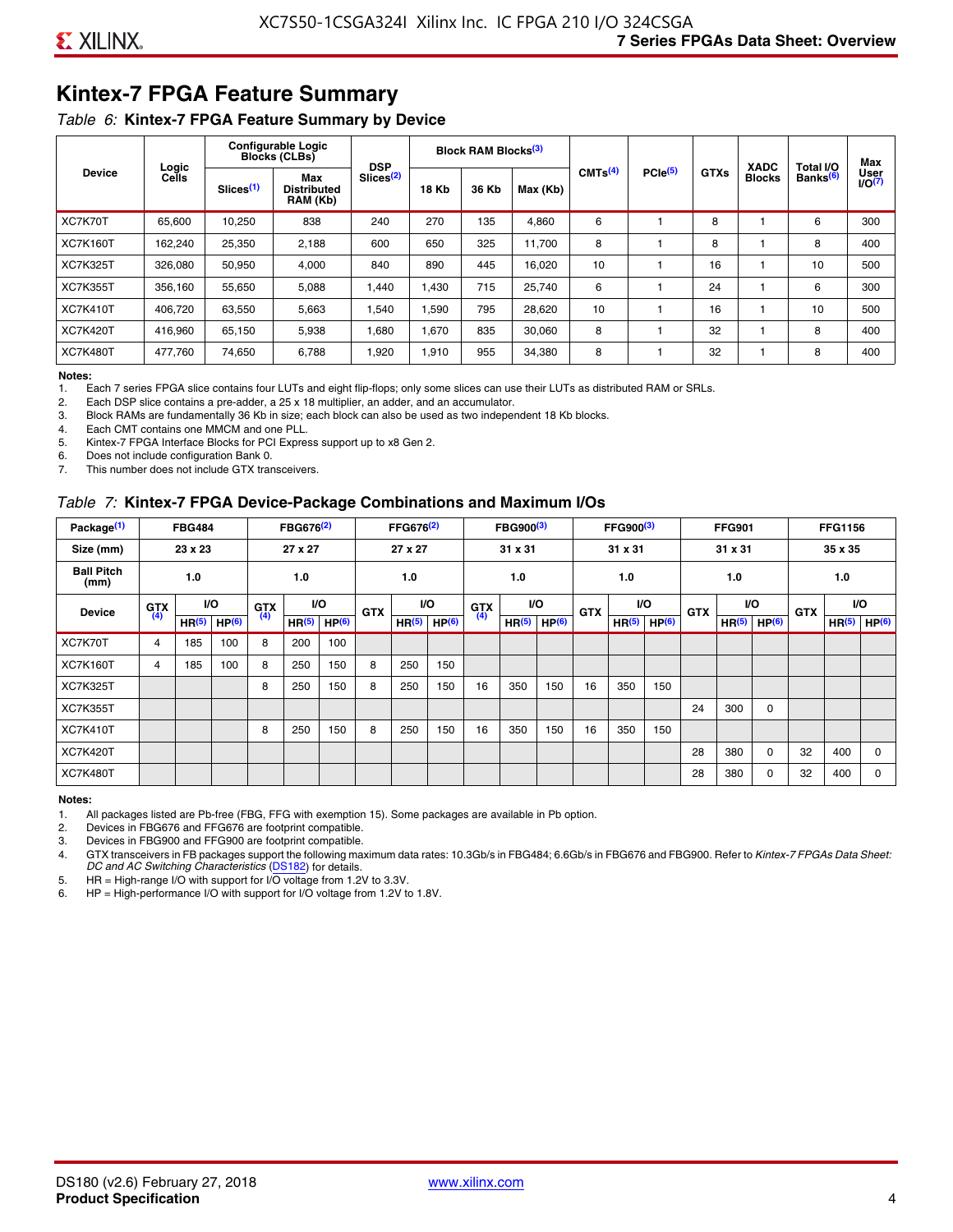### **Virtex-7 FPGA Feature Summary**

#### *Table 8:* **Virtex-7 FPGA Feature Summary**

|                       |                |                       | <b>Configurable Logic</b><br><b>Blocks (CLBs)</b> | <b>DSP</b>            |       | <b>Block RAM Blocks<sup>(4)</sup></b> |             | <b>CMTs</b> | <b>PCIe</b>    |            |            |            | <b>XADC</b>   | Total I/O            | Max                 |                     |
|-----------------------|----------------|-----------------------|---------------------------------------------------|-----------------------|-------|---------------------------------------|-------------|-------------|----------------|------------|------------|------------|---------------|----------------------|---------------------|---------------------|
| Device <sup>(1)</sup> | Logic<br>Cells | Slices <sup>(2)</sup> | Max<br><b>Distributed</b><br>RAM (Kb)             | Slices <sup>(3)</sup> | 18 Kb | 36 Kb                                 | Max<br>(Kb) | (5)         | (6)            | <b>GTX</b> | <b>GTH</b> | <b>GTZ</b> | <b>Blocks</b> | Banks <sup>(7)</sup> | User<br>$1/O^{(8)}$ | SLRs <sup>(9)</sup> |
| <b>XC7V585T</b>       | 582,720        | 91,050                | 6,938                                             | .260                  | 1,590 | 795                                   | 28,620      | 18          | 3              | 36         | $\Omega$   | $\Omega$   |               | 17                   | 850                 | N/A                 |
| XC7V2000T             | 1,954,560      | 305,400               | 21,550                                            | 2,160                 | 2,584 | ,292                                  | 46,512      | 24          | 4              | 36         | $\Omega$   | 0          |               | 24                   | 1,200               | 4                   |
| XC7VX330T             | 326,400        | 51,000                | 4,388                                             | 1,120                 | 1,500 | 750                                   | 27,000      | 14          | $\overline{2}$ | $\Omega$   | 28         | 0          |               | 14                   | 700                 | N/A                 |
| XC7VX415T             | 412,160        | 64,400                | 6,525                                             | 2,160                 | 1,760 | 880                                   | 31,680      | 12          | 2              | $\Omega$   | 48         | $\Omega$   |               | 12                   | 600                 | N/A                 |
| XC7VX485T             | 485,760        | 75,900                | 8,175                                             | 2,800                 | 2,060 | 1,030                                 | 37,080      | 14          | 4              | 56         | $\Omega$   | $\Omega$   |               | 14                   | 700                 | N/A                 |
| XC7VX550T             | 554,240        | 86,600                | 8,725                                             | 2,880                 | 2,360 | 1,180                                 | 42,480      | 20          | $\overline{2}$ | $\Omega$   | 80         | $\Omega$   |               | 16                   | 600                 | N/A                 |
| XC7VX690T             | 693,120        | 108,300               | 10,888                                            | 3,600                 | 2,940 | 1,470                                 | 52,920      | 20          | 3              | $\Omega$   | 80         | $\Omega$   |               | 20                   | 1,000               | N/A                 |
| XC7VX980T             | 979,200        | 153,000               | 13,838                                            | 3,600                 | 3,000 | <b>.500</b>                           | 54,000      | 18          | 3              | $\Omega$   | 72         | $\Omega$   |               | 18                   | 900                 | N/A                 |
| <b>XC7VX1140T</b>     | 1,139,200      | 178,000               | 17,700                                            | 3,360                 | 3,760 | .880                                  | 67,680      | 24          | 4              | $\Omega$   | 96         | $\Omega$   |               | 22                   | 1,100               | 4                   |
| XC7VH580T             | 580,480        | 90,700                | 8,850                                             | 0.680                 | 1,880 | 940                                   | 33,840      | 12          | $\overline{c}$ | $\Omega$   | 48         | 8          |               | 12                   | 600                 | $\overline{2}$      |
| XC7VH870T             | 876,160        | 136,900               | 13,275                                            | 2,520                 | 2,820 | 1,410                                 | 50,760      | 18          | 3              | $\Omega$   | 72         | 16         |               | 6                    | 300                 | 3                   |

#### **Notes:**

1. EasyPath™-7 FPGAs are also available to provide a fast, simple, and risk-free solution for cost reducing Virtex-7 T and Virtex-7 XT FPGA designs

2. Each 7 series FPGA slice contains four LUTs and eight flip-flops; only some slices can use their LUTs as distributed RAM or SRLs.

Each DSP slice contains a pre-adder, a 25 x 18 multiplier, an adder, and an accumulator.

4. Block RAMs are fundamentally 36 Kb in size; each block can also be used as two independent 18 Kb blocks.

5. Each CMT contains one MMCM and one PLL.

6. Virtex-7 T FPGA Interface Blocks for PCI Express support up to x8 Gen 2. Virtex-7 XT and Virtex-7 HT Interface Blocks for PCI Express support up to x8 Gen 3, with the exception of the XC7VX485T device, which supports x8 Gen 2.

7. Does not include configuration Bank 0.

8. This number does not include GTX, GTH, or GTZ transceivers.

9. Super logic regions (SLRs) are the constituent parts of FPGAs that use SSI technology. Virtex-7 HT devices use SSI technology to connect SLRs with 28.05 Gb/s transceivers.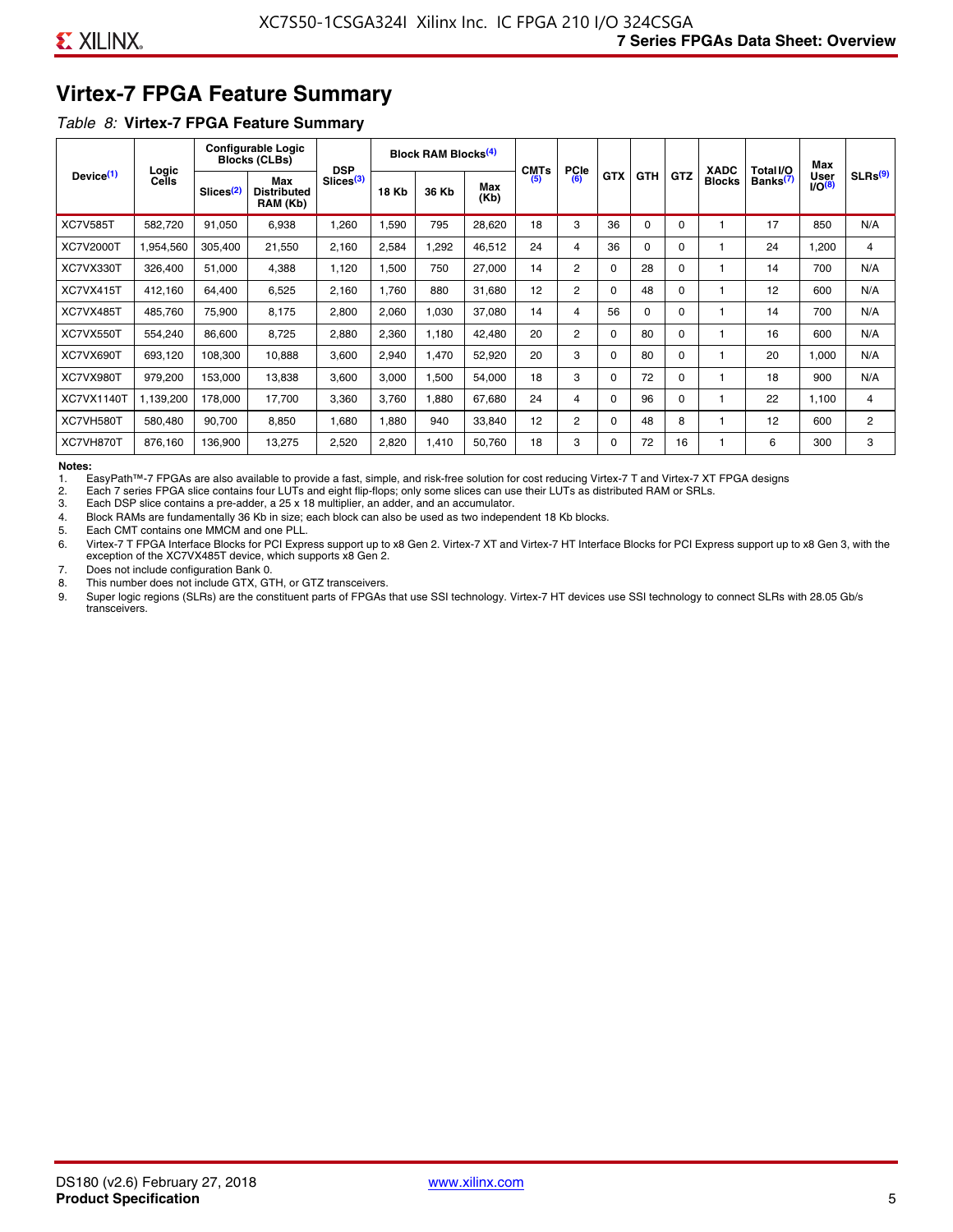#### *Table 9:* **Virtex-7 FPGA Device-Package Combinations and Maximum I/Os**

| Package <sup>(1)</sup> |            |             | <b>FFG1157</b>    |                   |            |            | FFG1761 <sup>(2)</sup> |                   |            |             | FHG1761 <sup>(2)</sup> |                   |            | <b>FLG1925</b>    |                   |
|------------------------|------------|-------------|-------------------|-------------------|------------|------------|------------------------|-------------------|------------|-------------|------------------------|-------------------|------------|-------------------|-------------------|
| Size (mm)              |            |             | 35 x 35           |                   |            |            | 42.5 x 42.5            |                   |            |             | 45 x 45                |                   |            | 45 x 45           |                   |
| <b>Ball Pitch</b>      |            |             | 1.0               |                   |            |            | 1.0                    |                   |            |             | 1.0                    |                   |            | 1.0               |                   |
| <b>Device</b>          | <b>GTX</b> | <b>GTH</b>  |                   | I/O               | <b>GTX</b> | <b>GTH</b> |                        | I/O               | <b>GTX</b> | <b>GTH</b>  | VO.                    |                   | <b>GTX</b> |                   | VO.               |
|                        |            |             | HR <sup>(3)</sup> | HP <sup>(4)</sup> |            |            | HR <sup>(3)</sup>      | HP <sup>(4)</sup> |            |             | HR <sup>(3)</sup>      | HP <sup>(4)</sup> |            | HR <sup>(3)</sup> | HP <sup>(4)</sup> |
| <b>XC7V585T</b>        | 20         | $\mathbf 0$ | 0                 | 600               | 36         | 0          | 100                    | 750               |            |             |                        |                   |            |                   |                   |
| XC7V2000T              |            |             |                   |                   |            |            |                        |                   | 36         | $\mathbf 0$ | 0                      | 850               | 16         | 0                 | 1,200             |
| XC7VX330T              | $\Omega$   | 20          | $\Omega$          | 600               | 0          | 28         | 50                     | 650               |            |             |                        |                   |            |                   |                   |
| XC7VX415T              | 0          | 20          | $\Omega$          | 600               |            |            |                        |                   |            |             |                        |                   |            |                   |                   |
| XC7VX485T              | 20         | 0           | 0                 | 600               | 28         | 0          | 0                      | 700               |            |             |                        |                   |            |                   |                   |
| XC7VX550T              |            |             |                   |                   |            |            |                        |                   |            |             |                        |                   |            |                   |                   |
| XC7VX690T              | $\Omega$   | 20          | $\Omega$          | 600               | $\Omega$   | 36         | 0                      | 850               |            |             |                        |                   |            |                   |                   |
| XC7VX980T              |            |             |                   |                   |            |            |                        |                   |            |             |                        |                   |            |                   |                   |
| XC7VX1140T             |            |             |                   |                   |            |            |                        |                   |            |             |                        |                   |            |                   |                   |

#### **Notes:**

1. All packages listed are Pb-free (FFG, FHG, FLG with exemption 15). Some packages are available in Pb option.

2. Devices in FFG1761 and FHG1761 are footprint compatible.<br>3. HR = High-range I/O with support for I/O voltage from 1.2V to

HR = High-range I/O with support for I/O voltage from 1.2V to 3.3V.

4. HP = High-performance I/O with support for I/O voltage from 1.2V to 1.8V.

#### *Table 10:* **Virtex-7 FPGA Device-Package Combinations and Maximum I/Os - Continued**

| Package <sup>(1)</sup> |          | <b>FFG1158</b> |                  |            | FFG1926 <sup>(2)</sup> |                  |            | FLG1926 <sup>(2)</sup> |                  |    | <b>FFG1927</b> |                  |            | FFG1928 <sup>(3)</sup> |                  |            | FLG1928 <sup>(3)</sup> |                  |            | FFG1930 <sup>(4)</sup> |           |            | FLG1930 <sup>(4)</sup> |                  |
|------------------------|----------|----------------|------------------|------------|------------------------|------------------|------------|------------------------|------------------|----|----------------|------------------|------------|------------------------|------------------|------------|------------------------|------------------|------------|------------------------|-----------|------------|------------------------|------------------|
| Size (mm)              |          | 35 x 35        |                  |            | 45 x 45                |                  |            | 45 x 45                |                  |    | 45 x 45        |                  |            | 45 x 45                |                  |            | 45 x 45                |                  |            | 45 x 45                |           |            | 45 x 45                |                  |
| <b>Ball Pitch</b>      |          | 1.0            |                  |            | 1.0                    |                  |            | 1.0                    |                  |    | 1.0            |                  |            | 1.0                    |                  |            | 1.0                    |                  |            | 1.0                    |           |            | 1.0                    |                  |
|                        |          |                | <b>VO</b>        |            |                        | <b>VO</b>        |            |                        | VO.              |    |                | <b>VO</b>        |            |                        | <b>VO</b>        |            |                        | <b>VO</b>        |            |                        | <b>VO</b> |            |                        | <b>VO</b>        |
| <b>Device</b>          |          | <b>GTX GTH</b> | <b>HP</b><br>(5) | <b>GTX</b> | <b>GTH</b>             | <b>HP</b><br>(5) | <b>GTX</b> | <b>GTH</b>             | <b>HP</b><br>(5) |    | <b>GTX GTH</b> | <b>HP</b><br>(5) | <b>GTX</b> | <b>GTH</b>             | <b>HP</b><br>(5) | <b>GTX</b> | <b>GTH</b>             | <b>HP</b><br>(5) | <b>GTX</b> | GTH                    | HP<br>(5) | <b>GTX</b> | GTH                    | <b>HP</b><br>(5) |
| <b>XC7V585T</b>        |          |                |                  |            |                        |                  |            |                        |                  |    |                |                  |            |                        |                  |            |                        |                  |            |                        |           |            |                        |                  |
| <b>XC7V2000T</b>       |          |                |                  |            |                        |                  |            |                        |                  |    |                |                  |            |                        |                  |            |                        |                  |            |                        |           |            |                        |                  |
| XC7VX330T              |          |                |                  |            |                        |                  |            |                        |                  |    |                |                  |            |                        |                  |            |                        |                  |            |                        |           |            |                        |                  |
| XC7VX415T              | $\Omega$ | 48             | 350              |            |                        |                  |            |                        |                  | 0  | 48             | 600              |            |                        |                  |            |                        |                  |            |                        |           |            |                        |                  |
| XC7VX485T              | 48       | $\Omega$       | 350              |            |                        |                  |            |                        |                  | 56 | 0              | 600              |            |                        |                  |            |                        |                  | 24         | $\Omega$               | 700       |            |                        |                  |
| XC7VX550T              | $\Omega$ | 48             | 350              |            |                        |                  |            |                        |                  | 0  | 80             | 600              |            |                        |                  |            |                        |                  |            |                        |           |            |                        |                  |
| XC7VX690T              | $\Omega$ | 48             | 350              | $\Omega$   | 64                     | 720              |            |                        |                  | 0  | 80             | 600              |            |                        |                  |            |                        |                  | 0          | 24                     | 1,000     |            |                        |                  |
| XC7VX980T              |          |                |                  | $\Omega$   | 64                     | 720              |            |                        |                  |    |                |                  | $\Omega$   | 72                     | 480              |            |                        |                  | 0          | 24                     | 900       |            |                        |                  |
| <b>XC7VX1140T</b>      |          |                |                  |            |                        |                  | $\Omega$   | 64                     | 720              |    |                |                  |            |                        |                  | $\Omega$   | 96                     | 480              |            |                        |           | $\Omega$   | 24                     | 1,100            |

**Notes:** 

1. All packages listed are Pb-free (FFG, FLG with exemption 15). Some packages are available in Pb option.<br>2. Devices in FFG1926 and FLG1926 are footprint compatible.

2. Devices in FFG1926 and FLG1926 are footprint compatible.

3. Devices in FFG1928 and FLG1928 are footprint compatible.

4. Devices in FFG1930 and FLG1930 are footprint compatible.<br>5. HP = High-performance I/O with support for I/O voltage from HP = High-performance I/O with support for I/O voltage from 1.2V to 1.8V.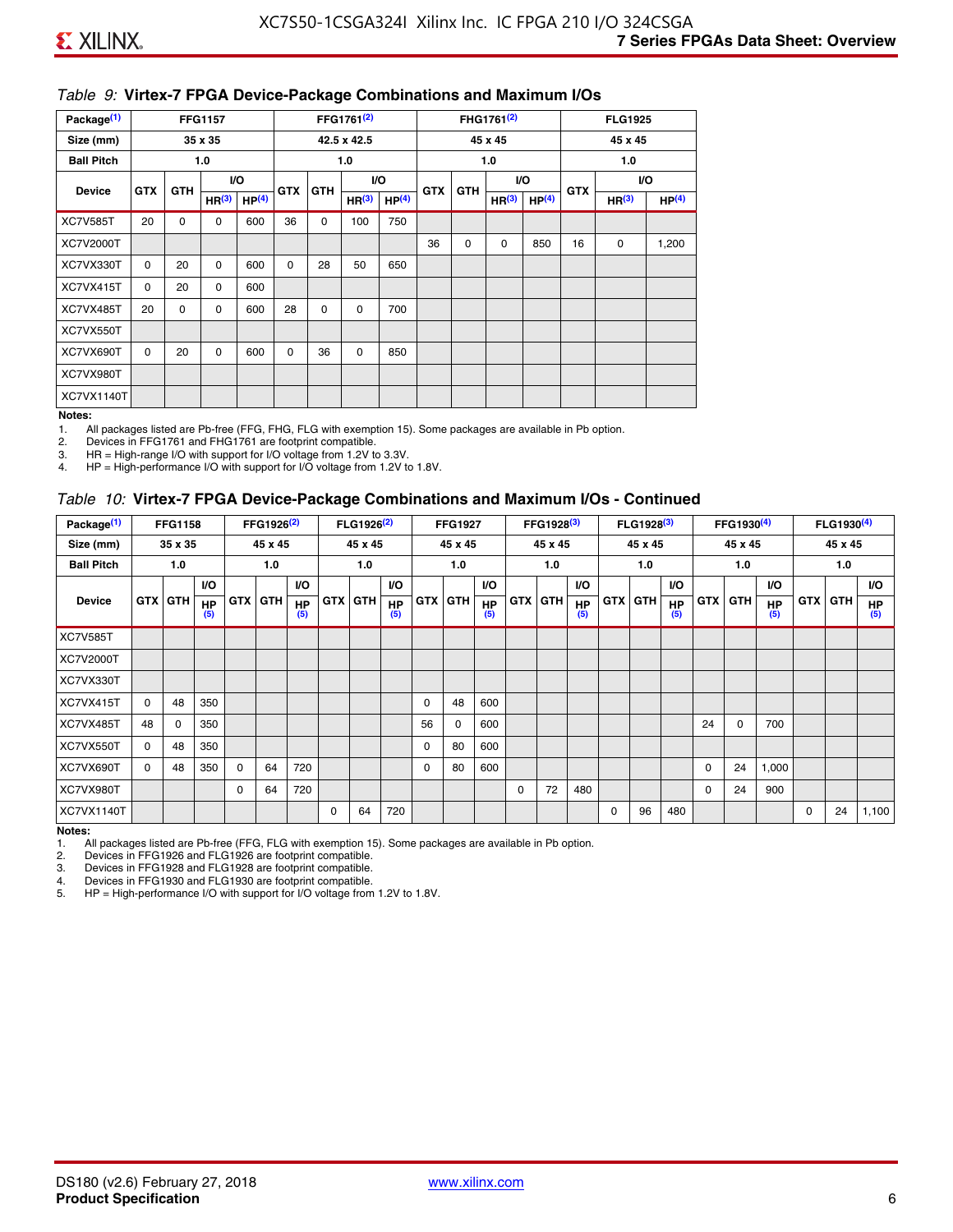#### *Table 11:* **Virtex-7 HT FPGA Device-Package Combinations and Maximum I/Os**

| Package <sup>(1)</sup> |            | <b>FLG1155</b> |       |            | <b>FLG1931</b> |       |            | <b>FLG1932</b> |                   |
|------------------------|------------|----------------|-------|------------|----------------|-------|------------|----------------|-------------------|
| Size (mm)              |            | 35 x 35        |       |            | 45 x 45        |       |            | 45 x 45        |                   |
| <b>Ball Pitch</b>      |            | 1.0            |       |            | 1.0            |       |            |                |                   |
|                        |            | <b>GTZ</b>     | VO.   | <b>VO</b>  |                |       | <b>GTH</b> | <b>GTZ</b>     | VO.               |
| <b>Device</b>          | <b>GTH</b> |                | HP(2) | <b>GTH</b> | <b>GTZ</b>     | HP(2) |            |                | HP <sup>(2)</sup> |
| XC7VH580T              | 24         | 8              | 400   | 48         | 8              | 600   |            |                |                   |
| XC7VH870T              |            |                |       |            |                |       | 72         | 16             | 300               |

#### **Notes:**

1. All packages listed are Pb-free with exemption 15. Some packages are available in Pb option.

2. HP = High-performance I/O with support for I/O voltage from 1.2V to 1.8V.

### **Stacked Silicon Interconnect (SSI) Technology**

There are many challenges associated with creating high capacity FPGAs that Xilinx addresses with the SSI technology. SSI technology enables multiple super logic regions (SLRs) to be combined on a passive interposer layer, using proven manufacturing and assembly techniques from industry leaders, to create a single FPGA with more than ten thousand inter-SLR connections, providing ultra-high bandwidth connectivity with low latency and low power consumption. There are two types of SLRs used in Virtex-7 FPGAs: a logic intensive SLR used in the Virtex-7 T devices and a DSP/block RAM/transceiver-rich SLR used in the Virtex-7 XT and HT devices. SSI technology enables the production of higher capability FPGAs than traditional manufacturing methods, enabling the highest capacity and highest performance FPGAs ever created to reach production more quickly and with less risk than would otherwise be possible. Thousands of super long line (SLL) routing resources and ultra-high performance clock lines that cross between the SLRs ensure that designs span seamlessly across these high-density programmable logic devices.

### **CLBs, Slices, and LUTs**

Some key features of the CLB architecture include:

- Real 6-input look-up tables (LUTs)
- Memory capability within the LUT
- Register and shift register functionality

The LUTs in 7 series FPGAs can be configured as either one 6-input LUT (64-bit ROMs) with one output, or as two 5-input LUTs (32-bit ROMs) with separate outputs but common addresses or logic inputs. Each LUT output can optionally be registered in a flip-flop. Four such LUTs and their eight flip-flops as well as multiplexers and arithmetic carry logic form a slice, and two slices form a configurable logic block (CLB). Four of the eight flip-flops per slice (one per LUT) can optionally be configured as latches.

Between 25–50% of all slices can also use their LUTs as distributed 64-bit RAM or as 32-bit shift registers (SRL32) or as two SRL16s. Modern synthesis tools take advantage of these highly efficient logic, arithmetic, and memory features.

### **Clock Management**

Some of the key highlights of the clock management architecture include:

- High-speed buffers and routing for low-skew clock distribution
- Frequency synthesis and phase shifting
- Low-jitter clock generation and jitter filtering

Each 7 series FPGA has up to 24 clock management tiles (CMTs), each consisting of one mixed-mode clock manager (MMCM) and one phase-locked loop (PLL).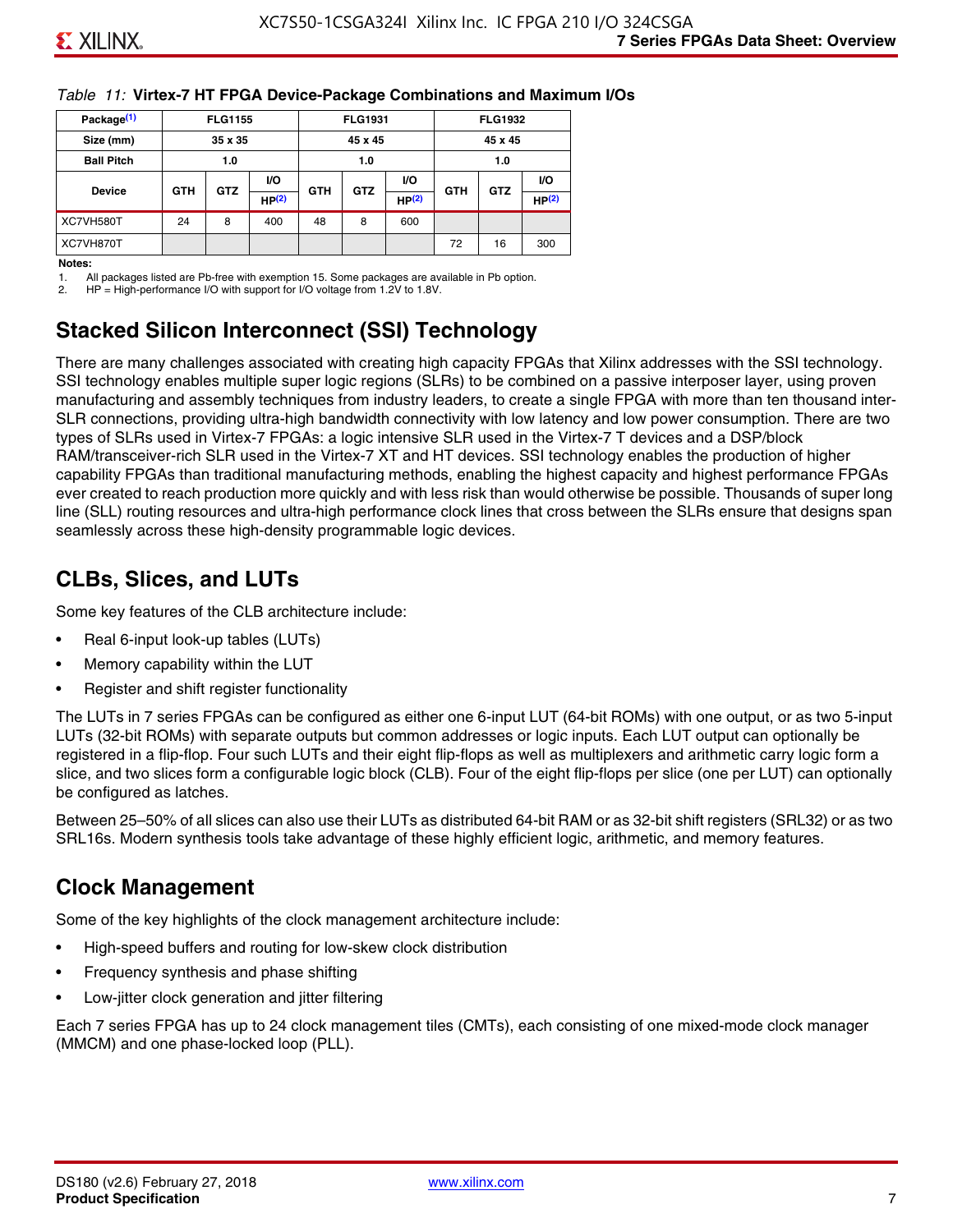### **Mixed-Mode Clock Manager and Phase-Locked Loop**

The MMCM and PLL share many characteristics. Both can serve as a frequency synthesizer for a wide range of frequencies and as a jitter filter for incoming clocks. At the center of both components is a voltage-controlled oscillator (VCO), which speeds up and slows down depending on the input voltage it receives from the phase frequency detector (PFD).

There are three sets of programmable frequency dividers: D, M, and O. The pre-divider D (programmable by configuration and afterwards via DRP) reduces the input frequency and feeds one input of the traditional PLL phase/frequency comparator. The feedback divider M (programmable by configuration and afterwards via DRP) acts as a multiplier because it divides the VCO output frequency before feeding the other input of the phase comparator. D and M must be chosen appropriately to keep the VCO within its specified frequency range. The VCO has eight equally-spaced output phases  $(0^\circ, 45^\circ, 90^\circ, 135^\circ, 180^\circ, 225^\circ, 270^\circ,$  and  $315^\circ$ ). Each can be selected to drive one of the output dividers (six for the PLL, O0 to O5, and seven for the MMCM, O0 to O6), each programmable by configuration to divide by any integer from 1 to 128.

The MMCM and PLL have three input-jitter filter options: low bandwidth, high bandwidth, or optimized mode. Low-bandwidth mode has the best jitter attenuation but not the smallest phase offset. High-bandwidth mode has the best phase offset, but not the best jitter attenuation. Optimized mode allows the tools to find the best setting.

### **MMCM Additional Programmable Features**

The MMCM can have a fractional counter in either the feedback path (acting as a multiplier) or in one output path. Fractional counters allow non-integer increments of  $1/8$  and can thus increase frequency synthesis capabilities by a factor of 8.

The MMCM can also provide fixed or dynamic phase shift in small increments that depend on the VCO frequency. At 1600 MHz, the phase-shift timing increment is 11.2 ps.

### **Clock Distribution**

Each 7 series FPGA provides six different types of clock lines (BUFG, BUFR, BUFIO, BUFH, BUFMR, and the highperformance clock) to address the different clocking requirements of high fanout, short propagation delay, and extremely low skew.

#### **Global Clock Lines**

In each 7 series FPGA (except XC7S6 and XC7S15), 32 global clock lines have the highest fanout and can reach every flipflop clock, clock enable, and set/reset, as well as many logic inputs. There are 12 global clock lines within any clock region driven by the horizontal clock buffers (BUFH). Each BUFH can be independently enabled/disabled, allowing for clocks to be turned off within a region, thereby offering fine-grain control over which clock regions consume power. Global clock lines can be driven by global clock buffers, which can also perform glitchless clock multiplexing and clock enable functions. Global clocks are often driven from the CMT, which can completely eliminate the basic clock distribution delay.

#### **Regional Clocks**

Regional clocks can drive all clock destinations in their region. A region is defined as an area that is 50 I/O and 50 CLB high and half the chip wide. 7 series FPGAs have between two and twenty-four regions. There are four regional clock tracks in every region. Each regional clock buffer can be driven from any of four clock-capable input pins, and its frequency can optionally be divided by any integer from 1 to 8.

#### **I/O Clocks**

I/O clocks are especially fast and serve only I/O logic and serializer/deserializer (SerDes) circuits, as described in the I/O Logic section. The 7 series devices have a direct connection from the MMCM to the I/O for low-jitter, high-performance interfaces.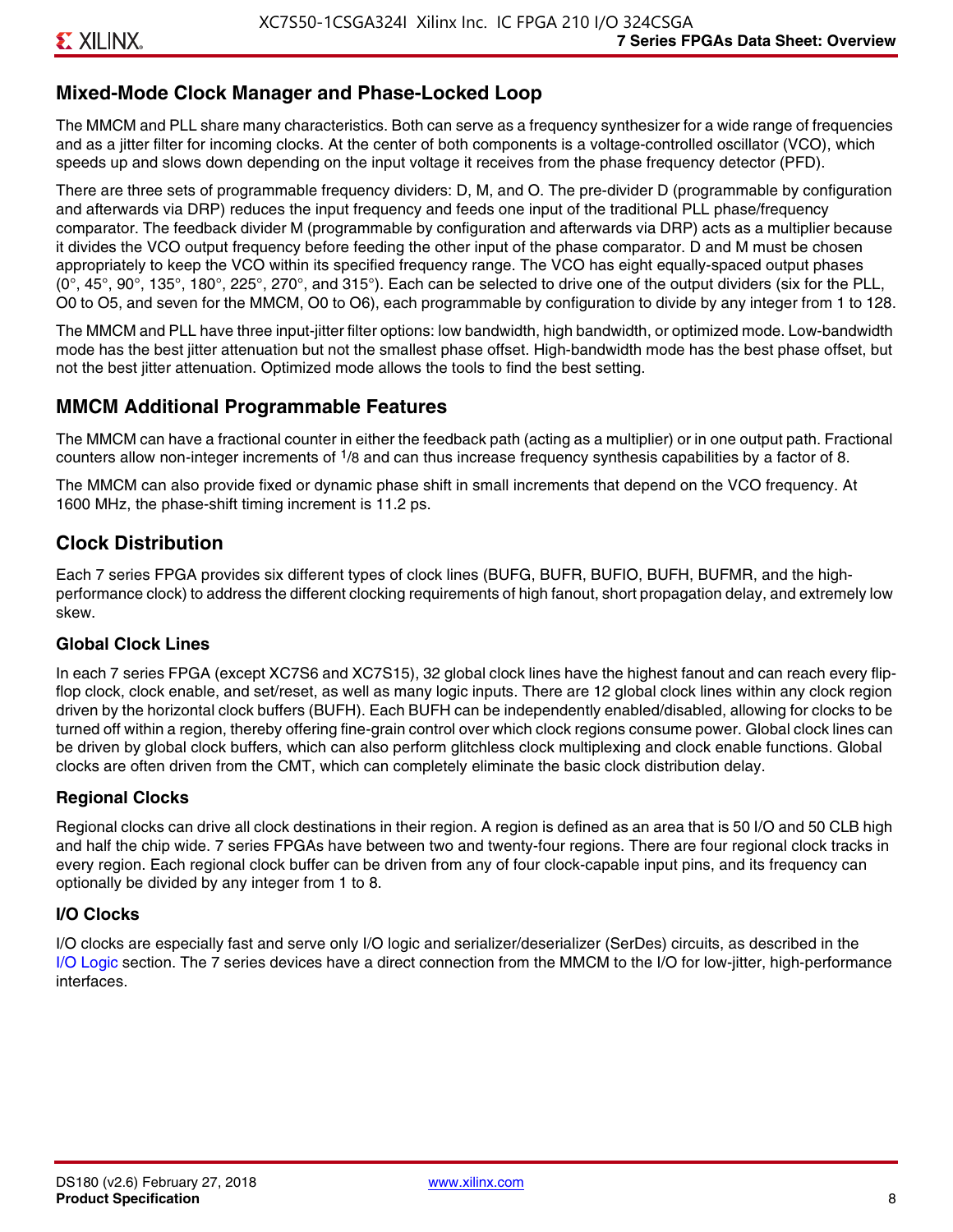### **Block RAM**

Some of the key features of the block RAM include:

- Dual-port 36 Kb block RAM with port widths of up to 72
- Programmable FIFO logic
- Built-in optional error correction circuitry

Every 7 series FPGA has between 5 and 1,880 dual-port block RAMs, each storing 36 Kb. Each block RAM has two completely independent ports that share nothing but the stored data.

### **Synchronous Operation**

Each memory access, read or write, is controlled by the clock. All inputs, data, address, clock enables, and write enables are registered. Nothing happens without a clock. The input address is always clocked, retaining data until the next operation. An optional output data pipeline register allows higher clock rates at the cost of an extra cycle of latency.

During a write operation, the data output can reflect either the previously stored data, the newly written data, or can remain unchanged.

#### **Programmable Data Width**

Each port can be configured as 32K  $\times$  1, 16K  $\times$  2, 8K  $\times$  4, 4K  $\times$  9 (or 8), 2K  $\times$  18 (or 16), 1K  $\times$  36 (or 32), or 512  $\times$  72 (or 64). The two ports can have different aspect ratios without any constraints.

Each block RAM can be divided into two completely independent 18 Kb block RAMs that can each be configured to any aspect ratio from 16K  $\times$  1 to 512  $\times$  36. Everything described previously for the full 36 Kb block RAM also applies to each of the smaller 18 Kb block RAMs.

Only in simple dual-port (SDP) mode can data widths of greater than 18 bits (18 Kb RAM) or 36 bits (36 Kb RAM) be accessed. In this mode, one port is dedicated to read operation, the other to write operation. In SDP mode, one side (read or write) can be variable, while the other is fixed to 32/36 or 64/72.

Both sides of the dual-port 36 Kb RAM can be of variable width.

Two adjacent 36 Kb block RAMs can be configured as one cascaded 64K × 1 dual-port RAM without any additional logic.

#### **Error Detection and Correction**

Each 64-bit-wide block RAM can generate, store, and utilize eight additional Hamming code bits and perform single-bit error correction and double-bit error detection (ECC) during the read process. The ECC logic can also be used when writing to or reading from external 64- to 72-bit-wide memories.

### **FIFO Controller**

The built-in FIFO controller for single-clock (synchronous) or dual-clock (asynchronous or multirate) operation increments the internal addresses and provides four handshaking flags: full, empty, almost full, and almost empty. The almost full and almost empty flags are freely programmable. Similar to the block RAM, the FIFO width and depth are programmable, but the write and read ports always have identical width.

First word fall-through mode presents the first-written word on the data output even before the first read operation. After the first word has been read, there is no difference between this mode and the standard mode.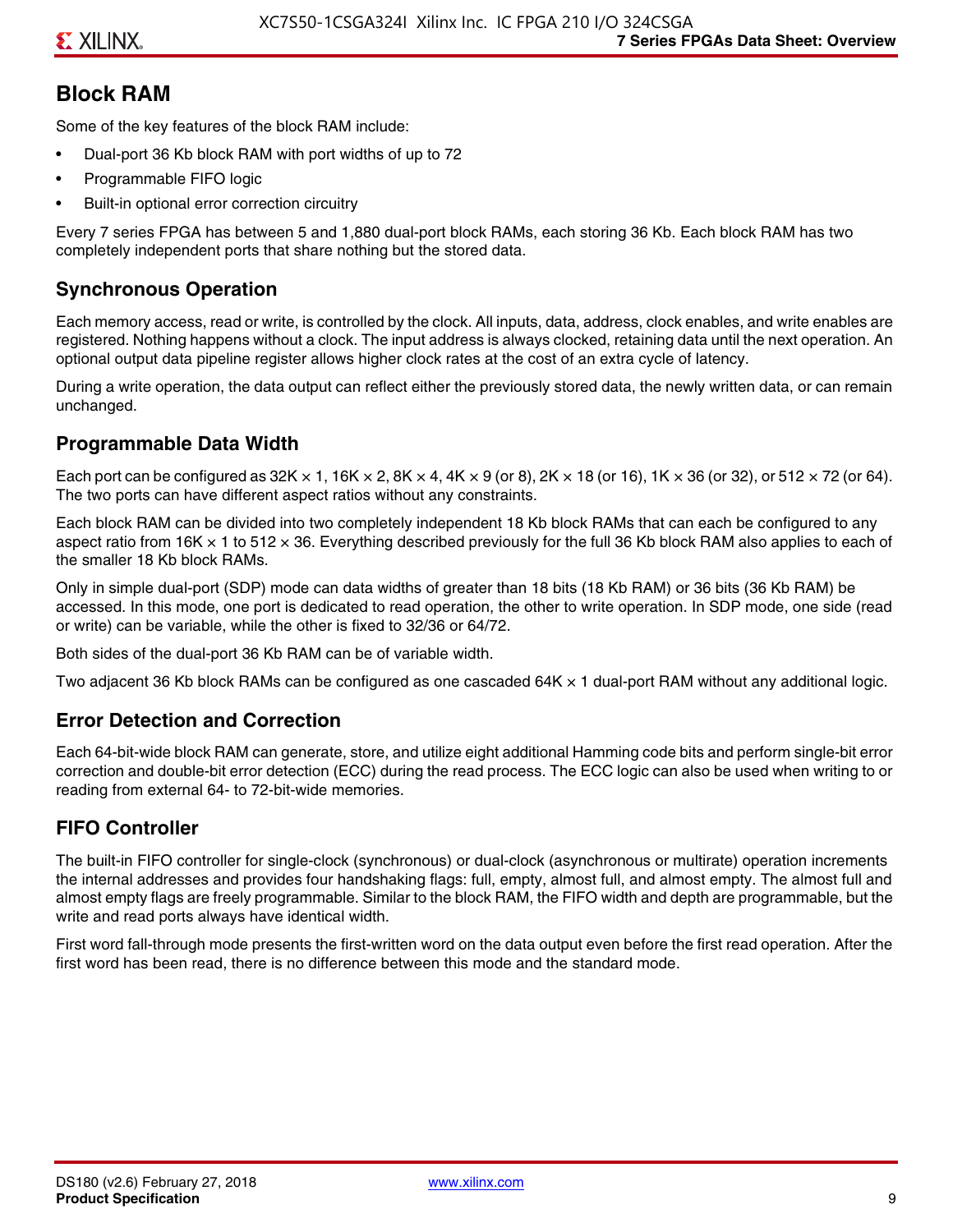### **Digital Signal Processing — DSP Slice**

Some highlights of the DSP functionality include:

- $25 \times 18$  two's complement multiplier/accumulator high-resolution (48 bit) signal processor
- Power saving pre-adder to optimize symmetrical filter applications
- Advanced features: optional pipelining, optional ALU, and dedicated buses for cascading

DSP applications use many binary multipliers and accumulators, best implemented in dedicated DSP slices. All 7 series FPGAs have many dedicated, full custom, low-power DSP slices, combining high speed with small size while retaining system design flexibility.

Each DSP slice fundamentally consists of a dedicated 25 × 18 bit two's complement multiplier and a 48-bit accumulator, both capable of operating up to 741 MHz. The multiplier can be dynamically bypassed, and two 48-bit inputs can feed a single-instruction-multiple-data (SIMD) arithmetic unit (dual 24-bit add/subtract/accumulate or quad 12-bit add/subtract/accumulate), or a logic unit that can generate any one of ten different logic functions of the two operands.

The DSP includes an additional pre-adder, typically used in symmetrical filters. This pre-adder improves performance in densely packed designs and reduces the DSP slice count by up to 50%. The DSP also includes a 48-bit-wide Pattern Detector that can be used for convergent or symmetric rounding. The pattern detector is also capable of implementing 96-bit-wide logic functions when used in conjunction with the logic unit.

The DSP slice provides extensive pipelining and extension capabilities that enhance the speed and efficiency of many applications beyond digital signal processing, such as wide dynamic bus shifters, memory address generators, wide bus multiplexers, and memory-mapped I/O register files. The accumulator can also be used as a synchronous up/down counter.

### **Input/Output**

Some highlights of the input/output functionality include:

- High-performance SelectIO technology with support for 1,866 Mb/s DDR3
- High-frequency decoupling capacitors within the package for enhanced signal integrity
- Digitally Controlled Impedance that can be 3-stated for lowest power, high-speed I/O operation

The number of I/O pins varies depending on device and package size. Each I/O is configurable and can comply with a large number of I/O standards. With the exception of the supply pins and a few dedicated configuration pins, all other package pins have the same I/O capabilities, constrained only by certain banking rules. The I/O in 7 series FPGAs are classed as high range (HR) or high performance (HP). The HR I/Os offer the widest range of voltage support, from 1.2V to 3.3V. The HP I/Os are optimized for highest performance operation, from 1.2V to 1.8V.

HR and HP I/O pins in 7 series FPGAs are organized in banks, with 50 pins per bank. Each bank has one common V<sub>CCO</sub> output supply, which also powers certain input buffers. Some single-ended input buffers require an internally generated or an externally applied reference voltage ( $V_{RFF}$ ). There are two  $V_{RFF}$  pins per bank (except configuration bank 0). A single bank can have only one  $V_{\text{RFF}}$  voltage value.

Xilinx 7 series FPGAs use a variety of package types to suit the needs of the user, including small form factor wire-bond packages for lowest cost; conventional, high performance flip-chip packages; and bare-die flip-chip packages that balance smaller form factor with high performance. In the flip-chip packages, the silicon device is attached to the package substrate using a high-performance flip-chip process. Controlled ESR discrete decoupling capacitors are mounted on the package substrate to optimize signal integrity under simultaneous switching of outputs (SSO) conditions.

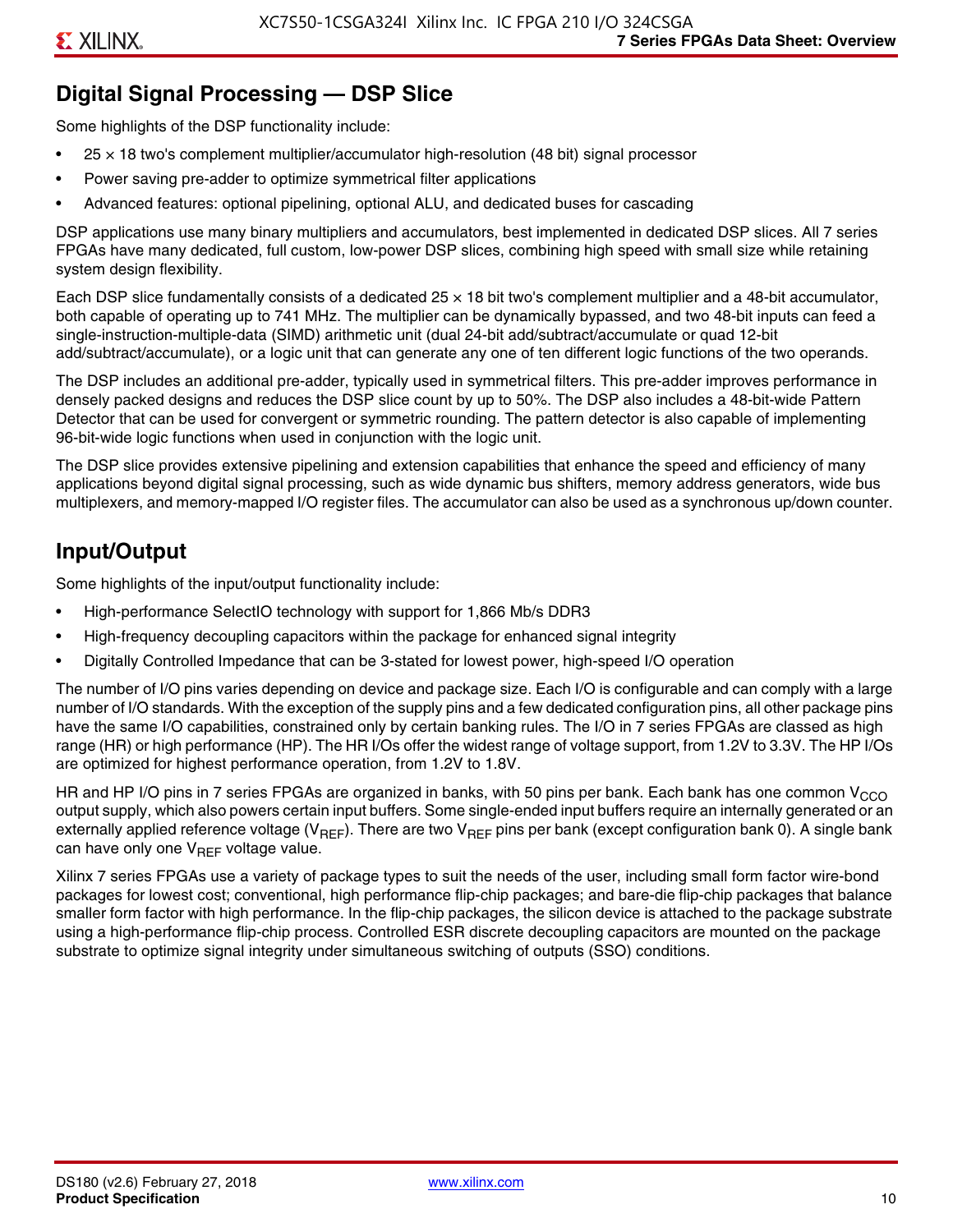### **I/O Electrical Characteristics**

Single-ended outputs use a conventional CMOS push/pull output structure driving High towards  $V_{CCO}$  or Low towards ground, and can be put into a high-Z state. The system designer can specify the slew rate and the output strength. The input is always active but is usually ignored while the output is active. Each pin can optionally have a weak pull-up or a weak pulldown resistor.

Most signal pin pairs can be configured as differential input pairs or output pairs. Differential input pin pairs can optionally be terminated with a 100Ω internal resistor. All 7 series devices support differential standards beyond LVDS: RSDS, BLVDS, differential SSTL, and differential HSTL.

Each of the I/Os supports memory I/O standards, such as single-ended and differential HSTL as well as single-ended SSTL and differential SSTL. The SSTL I/O standard can support data rates of up to 1,866 Mb/s for DDR3 interfacing applications.

#### **3-State Digitally Controlled Impedance and Low Power I/O Features**

The 3-state Digitally Controlled Impedance (T\_DCI) can control the output drive impedance (series termination) or can provide parallel termination of an input signal to V<sub>CCO</sub> or split (Thevenin) termination to V<sub>CCO</sub>/2. This allows users to eliminate off-chip termination for signals using T\_DCI. In addition to board space savings, the termination automatically turns off when in output mode or when 3-stated, saving considerable power compared to off-chip termination. The I/Os also have low power modes for IBUF and IDELAY to provide further power savings, especially when used to implement memory interfaces.

#### **I/O Logic**

#### **Input and Output Delay**

All inputs and outputs can be configured as either combinatorial or registered. Double data rate (DDR) is supported by all inputs and outputs. Any input and some outputs can be individually delayed by up to 32 increments of 78 ps, 52 ps, or 39 ps each. Such delays are implemented as IDELAY and ODELAY. The number of delay steps can be set by configuration and can also be incremented or decremented while in use.

#### **ISERDES and OSERDES**

Many applications combine high-speed, bit-serial I/O with slower parallel operation inside the device. This requires a serializer and deserializer (SerDes) inside the I/O structure. Each I/O pin possesses an 8-bit IOSERDES (ISERDES and OSERDES) capable of performing serial-to-parallel or parallel-to-serial conversions with programmable widths of 2, 3, 4, 5, 6, 7, or 8 bits. By cascading two IOSERDES from two adjacent pins (default from differential I/O), wider width conversions of 10 and 14 bits can also be supported. The ISERDES has a special oversampling mode capable of asynchronous data recovery for applications like a 1.25 Gb/s LVDS I/O-based SGMII interface.

### **Low-Power Gigabit Transceivers**

Some highlights of the Low-Power Gigabit Transceivers include:

- High-performance transceivers capable of up to 6.6 Gb/s (GTP), 12.5 Gb/s (GTX), 13.1 Gb/s (GTH), or 28.05 Gb/s (GTZ) line rates depending on the family, enabling the first single device for 400G implementations.
- Low-power mode optimized for chip-to-chip interfaces.
- Advanced Transmit pre and post emphasis, receiver linear equalization (CTLE), and decision feedback equalization (DFE) for long reach or backplane applications. Auto-adaption at receiver equalization and on-chip Eye Scan for easy serial link tuning.

Ultra-fast serial data transmission to optical modules, between ICs on the same PCB, over the backplane, or over longer distances is becoming increasingly popular and important to enable customer line cards to scale to 100 Gb/s and onwards to 400 Gb/s. It requires specialized dedicated on-chip circuitry and differential I/O capable of coping with the signal integrity issues at these high data rates.

The transceiver count in the 7 series FPGAs ranges from up to 16 transceiver circuits in the Artix-7 family, up to 32 transceiver circuits in the Kintex-7 family, and up to 96 transceiver circuits in the Virtex-7 family. Each serial transceiver is a combined transmitter and receiver. The various 7 series serial transceivers use either a combination of ring oscillators and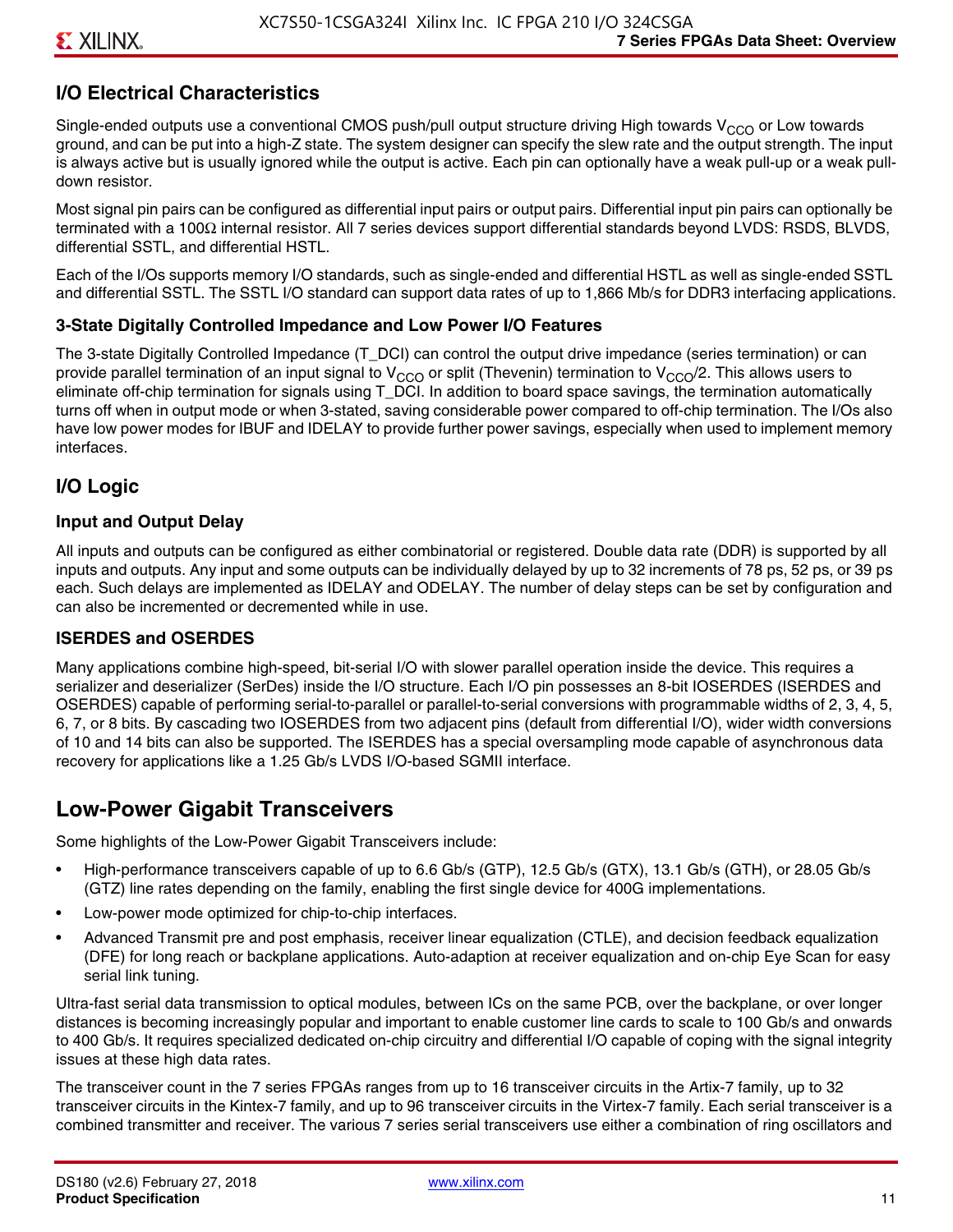LC tank or, in the case of the GTZ, a single LC tank architecture to allow the ideal blend of flexibility and performance while enabling IP portability across the family members. The different 7 series family members offer different top-end data rates. The GTP operates up to 6.6 Gb/s, the GTX operates up to 12.5 Gb/s, the GTH operates up to 13.1 Gb/s, and the GTZ operates up to 28.05 Gb/s. Lower data rates can be achieved using FPGA logic-based oversampling. The serial transmitter and receiver are independent circuits that use an advanced PLL architecture to multiply the reference frequency input by certain programmable numbers up to 100 to become the bit-serial data clock. Each transceiver has a large number of userdefinable features and parameters. All of these can be defined during device configuration, and many can also be modified during operation.

#### **Transmitter**

The transmitter is fundamentally a parallel-to-serial converter with a conversion ratio of 16, 20, 32, 40, 64, or 80. Additionally, the GTZ transmitter supports up to 160 bit data widths. This allows the designer to trade-off datapath width for timing margin in high-performance designs. These transmitter outputs drive the PC board with a single-channel differential output signal. TXOUTCLK is the appropriately divided serial data clock and can be used directly to register the parallel data coming from the internal logic. The incoming parallel data is fed through an optional FIFO and has additional hardware support for the 8B/10B, 64B/66B, or 64B/67B encoding schemes to provide a sufficient number of transitions. The bit-serial output signal drives two package pins with differential signals. This output signal pair has programmable signal swing as well as programmable pre- and post-emphasis to compensate for PC board losses and other interconnect characteristics. For shorter channels, the swing can be reduced to reduce power consumption.

#### **Receiver**

The receiver is fundamentally a serial-to-parallel converter, changing the incoming bit-serial differential signal into a parallel stream of words, each 16, 20, 32, 40, 64, or 80 bits. Additionally, the GTZ receiver supports up to 160 bit data widths. This allows the FPGA designer to trade-off internal datapath width versus logic timing margin. The receiver takes the incoming differential data stream, feeds it through programmable linear and decision feedback equalizers (to compensate for PC board and other interconnect characteristics), and uses the reference clock input to initiate clock recognition. There is no need for a separate clock line. The data pattern uses non-return-to-zero (NRZ) encoding and optionally guarantees sufficient data transitions by using the selected encoding scheme. Parallel data is then transferred into the FPGA logic using the RXUSRCLK clock. For short channels, the transceivers offers a special low power mode (LPM) to reduce power consumption by approximately 30%.

### **Out-of-Band Signaling**

The transceivers provide out-of-band (OOB) signaling, often used to send low-speed signals from the transmitter to the receiver while high-speed serial data transmission is not active. This is typically done when the link is in a powered-down state or has not yet been initialized. This benefits PCI Express and SATA/SAS applications.

### **Integrated Interface Blocks for PCI Express Designs**

Highlights of the integrated blocks for PCI Express include:

- Compliant to the PCI Express Base Specification 2.1 or 3.0 (depending of family) with Endpoint and Root Port capability
- Supports Gen1 (2.5 Gb/s), Gen2 (5 Gb/s), and Gen3 (8 Gb/s) depending on device family
- Advanced configuration options, Advanced Error Reporting (AER), and End-to-End CRC (ECRC) Advanced Error Reporting and ECRC features
- Multiple-function and single root I/O virtualization (SR-IOV) support enabled through soft-logic wrappers or embedded in the integrated block depending on family

All Artix-7, Kintex-7, and Virtex-7 devices include at least one integrated block for PCI Express technology that can be configured as an Endpoint or Root Port, compliant to the PCI Express Base Specification Revision 2.1 or 3.0. The Root Port can be used to build the basis for a compatible Root Complex, to allow custom FPGA-to-FPGA communication via the PCI Express protocol, and to attach ASSP Endpoint devices, such as Ethernet Controllers or Fibre Channel HBAs, to the FPGA.

This block is highly configurable to system design requirements and can operate 1, 2, 4, or 8 lanes at the 2.5 Gb/s, 5.0 Gb/s, and 8.0 Gb/s data rates. For high-performance applications, advanced buffering techniques of the block offer a flexible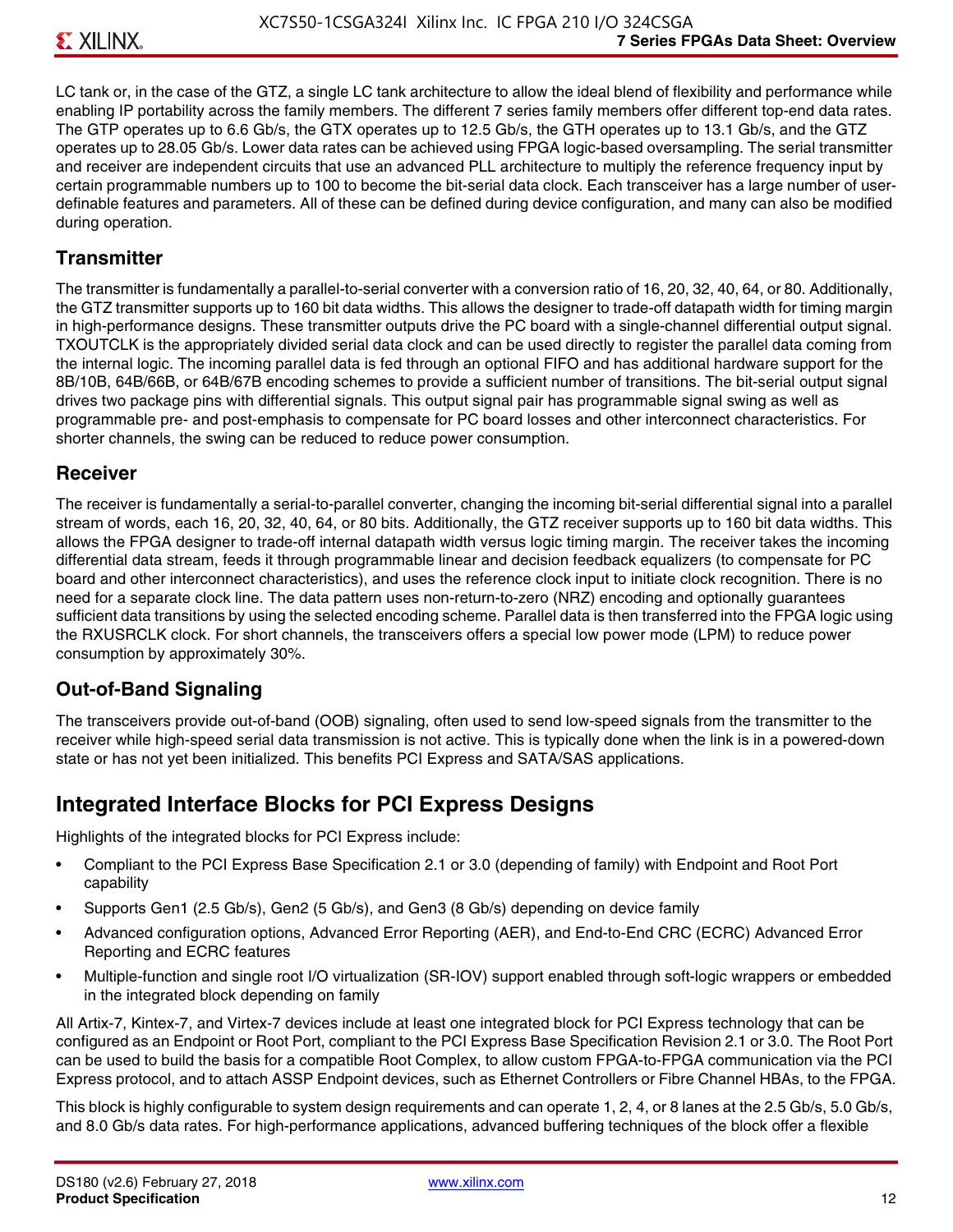maximum payload size of up to 1,024 bytes. The integrated block interfaces to the integrated high-speed transceivers for serial connectivity and to block RAMs for data buffering. Combined, these elements implement the Physical Layer, Data Link Layer, and Transaction Layer of the PCI Express protocol.

Xilinx provides a light-weight, configurable, easy-to-use LogiCORE™ IP wrapper that ties the various building blocks (the integrated block for PCI Express, the transceivers, block RAM, and clocking resources) into an Endpoint or Root Port solution. The system designer has control over many configurable parameters: lane width, maximum payload size, FPGA logic interface speeds, reference clock frequency, and base address register decoding and filtering.

Xilinx offers two wrappers for the integrated block: AXI4-Stream and AXI4 (memory mapped). Note that legacy TRN/Local Link is not available in 7 series devices for the integrated block for PCI Express. AXI4-Stream is designed for existing customers of the integrated block and enables easy migration to AXI4-Stream from TRN. AXI4 (memory mapped) is designed for Xilinx Platform Studio/EDK design flow and MicroBlaze™ processor based designs.

More information and documentation on solutions for PCI Express designs can be found at: <http://www.xilinx.com/products/technology/pci-express.html>.

### **Configuration**

There are many advanced configuration features, including:

- High-speed SPI and BPI (parallel NOR) configuration
- Built-in MultiBoot and safe-update capability
- 256-bit AES encryption with HMAC/SHA-256 authentication
- Built-in SEU detection and correction
- Partial reconfiguration

Xilinx 7 series FPGAs store their customized configuration in SRAM-type internal latches. There are up to 450 Mb configuration bits, depending on device size and user-design implementation options. The configuration storage is volatile and must be reloaded whenever the FPGA is powered up. This storage can also be reloaded at any time by pulling the PROGRAM B pin Low. Several methods and data formats for loading configuration are available, determined by the three mode pins.

The SPI interface (x1, x2, and x4 modes) and the BPI interface (parallel-NOR x8 and x16) are two common methods used for configuring the FPGA. Users can directly connect an SPI or BPI flash to the FPGA, and the FPGA's internal configuration logic reads the bitstream out of the flash and configures itself. The FPGA automatically detects the bus width on the fly, eliminating the need for any external controls or switches. Bus widths supported are x1, x2, and x4 for SPI, and x8 and x16 for BPI. The larger bus widths increase configuration speed and reduce the amount of time it takes for the FPGA to start up after power-on. Some configuration options such as BPI are not supported in all device-package combinations. Refer to [UG470,](http://www.xilinx.com/support/documentation/user_guides/ug470_7Series_Config.pdf) *7 Series FPGAs Configuration User Guide* for details.

In master mode, the FPGA can drive the configuration clock from an internally generated clock, or for higher speed configuration, the FPGA can use an external configuration clock source. This allows high-speed configuration with the ease of use characteristic of master mode. Slave modes up to 32 bits wide are also supported by the FPGA that are especially useful for processor-driven configuration.

The FPGA has the ability to reconfigure itself with a different image using SPI or BPI flash, eliminating the need for an external controller. The FPGA can reload its original design in case there are any errors in the data transmission, ensuring an operational FPGA at the end of the process. This is especially useful for updates to a design after the end product has been shipped. Customers can ship their products with an early version of the design, thus getting their products to market faster. This feature allows customers to keep their end users current with the most up-to-date designs while the product is already in the field.

The dynamic reconfiguration port (DRP) gives the system designer easy access to the configuration and status registers of the MMCM, PLL, XADC, transceivers, and integrated block for PCI Express. The DRP behaves like a set of memory-mapped registers, accessing and modifying block-specific configuration bits as well as status and control registers.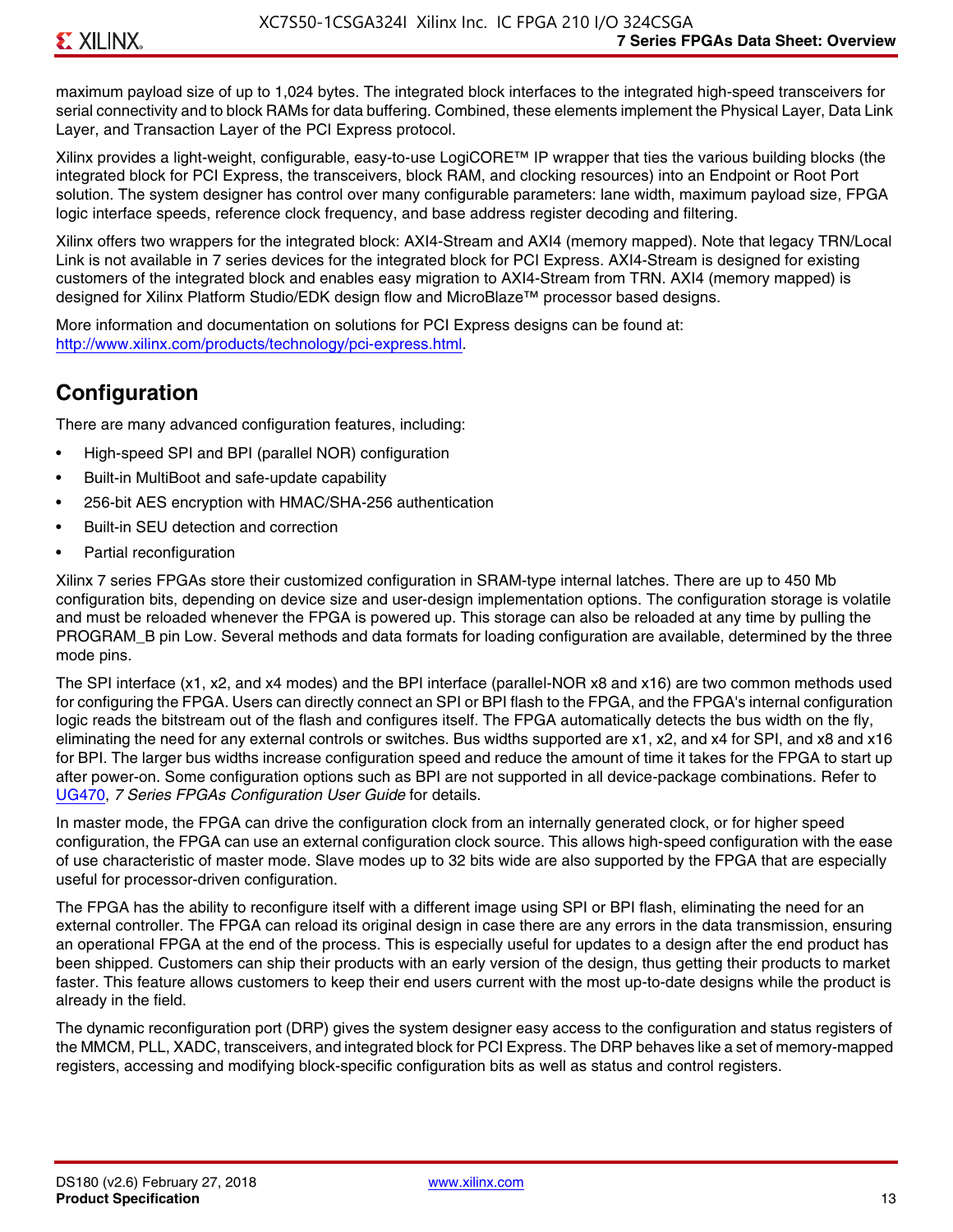### **Encryption, Readback, and Partial Reconfiguration**

In all 7 series FPGAs (except XC7S6 and XC7S15), the FPGA bitstream, which contains sensitive customer IP, can be protected with 256-bit AES encryption and HMAC/SHA-256 authentication to prevent unauthorized copying of the design. The FPGA performs decryption on the fly during configuration using an internally stored 256-bit key. This key can reside in battery-backed RAM or in nonvolatile eFUSE bits.

Most configuration data can be read back without affecting the system's operation. Typically, configuration is an all-or-nothing operation, but Xilinx 7 series FPGAs support partial reconfiguration. This is an extremely powerful and flexible feature that allows the user to change portions of the FPGA while other portions remain static. Users can time-slice these portions to fit more IP into smaller devices, saving cost and power. Where applicable in certain designs, partial reconfiguration can greatly improve the versatility of the FPGA.

### **XADC (Analog-to-Digital Converter)**

Highlights of the XADC architecture include:

- Dual 12-bit 1 MSPS analog-to-digital converters (ADCs)
- Up to 17 flexible and user-configurable analog inputs
- On-chip or external reference option
- On-chip temperature ( $\pm 4^{\circ}$ C max error) and power supply ( $\pm 1\%$  max error) sensors
- Continuous JTAG access to ADC measurements

All Xilinx 7 series FPGAs (except XC7S6 and XC7S15) integrate a new flexible analog interface called XADC. When combined with the programmable logic capability of the 7 series FPGAs, the XADC can address a broad range of data acquisition and monitoring requirements. For more information, go to: [http://www.xilinx.com/ams.](http://www.xilinx.com/ams)

The XADC contains two 12-bit 1 MSPS ADCs with separate track and hold amplifiers, an on-chip analog multiplexer (up to 17 external analog input channels supported), and on-chip thermal and supply sensors. The two ADCs can be configured to simultaneously sample two external-input analog channels. The track and hold amplifiers support a range of analog input signal types, including unipolar, bipolar, and differential. The analog inputs can support signal bandwidths of at least 500 KHz at sample rates of 1MSPS. It is possible to support higher analog bandwidths using external analog multiplexer mode with the dedicated analog input (see [UG480](http://www.xilinx.com/support/documentation/user_guides/ug480_7Series_XADC.pdf), 7 Series FPGAs and Zynq-7000 All Programmable SoC XADC Dual 12-Bit 1 MSPS Analog-to-Digital Converter User Guide)*.*

The XADC optionally uses an on-chip reference circuit  $(\pm 1\%)$ , thereby eliminating the need for any external active components for basic on-chip monitoring of temperature and power supply rails. To achieve the full 12-bit performance of the ADCs, an external 1.25V reference IC is recommended.

If the XADC is not instantiated in a design, then by default it digitizes the output of all on-chip sensors. The most recent measurement results (together with maximum and minimum readings) are stored in dedicated registers for access at any time via the JTAG interface. User-defined alarm thresholds can automatically indicate over-temperature events and unacceptable power supply variation. A user-specified limit (for example, 100°C) can be used to initiate an automatic powerdown.

### **EasyPath-7 FPGAs**

EasyPath-7 FPGAs provide a fast, simple, and risk-free solution for cost reducing Kintex-7, Virtex-7 T, and Virtex-7 XT FPGA designs. EasyPath-7 FPGAs support the same packages, speed grades, and match all Kintex-7 or Virtex-7 FPGA data sheet specifications (in function and timing). With no re-engineering or re-qualification, EasyPath-7 FPGAs deliver the lowest total product cost compared to any other FPGA cost-reduction solution.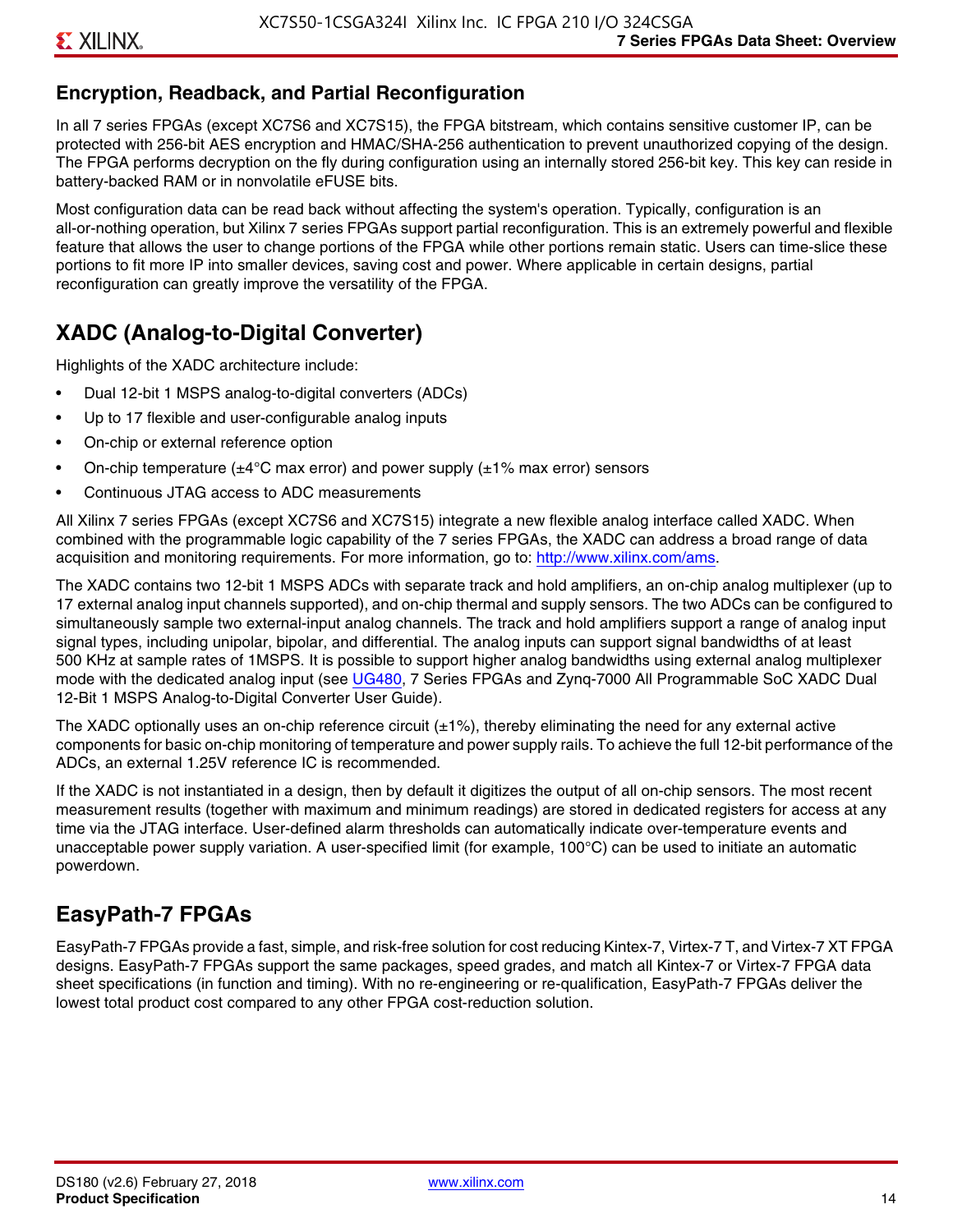### **7 Series FPGA Ordering Information**

Table 12 shows the speed and temperature grades available in the different device families. Some devices might not be available in every speed and temperature grade.

#### *Table 12:* **7 Series Speed Grade and Temperature Ranges**

| <b>Device</b> |                                    |                                                        |                                                    | Speed Grade, Temperature Range, and Operating Voltage  |                                                      |
|---------------|------------------------------------|--------------------------------------------------------|----------------------------------------------------|--------------------------------------------------------|------------------------------------------------------|
| Family        | <b>Devices</b>                     | <b>Commercial (C)</b><br>$0^\circ$ C to +85 $^\circ$ C | Extended (E)<br>$0^{\circ}$ C to +100 $^{\circ}$ C | Industrial (I)<br>$-40^{\circ}$ C to +100 $^{\circ}$ C | Expanded (Q)<br>$-40^{\circ}$ C to +125 $^{\circ}$ C |
|               |                                    | $-2C(1.0V)$                                            |                                                    | $-21(1.0V)$                                            |                                                      |
| Spartan-7     | All                                | $-1C(1.0V)$                                            |                                                    | $-11(1.0V)$                                            | $-1Q(1.0V)$                                          |
|               |                                    |                                                        |                                                    | $-1LI(0.95V)$                                          |                                                      |
|               |                                    |                                                        | $-3E(1.0V)$                                        |                                                        |                                                      |
|               |                                    | $-2C(1.0V)$                                            |                                                    | $-21(1.0V)$                                            |                                                      |
| Artix-7       | All                                |                                                        | -2LE (1.0V or 0.9V)                                |                                                        |                                                      |
|               |                                    | $-1C(1.0V)$                                            |                                                    | $-11(1.0V)$                                            |                                                      |
|               |                                    |                                                        |                                                    | $-1LI(0.95V)$                                          |                                                      |
|               |                                    |                                                        | $-3E(1.0V)$                                        |                                                        |                                                      |
|               |                                    | $-2C(1.0V)$                                            |                                                    | $-21(1.0V)$                                            |                                                      |
|               | XC7K70T                            |                                                        | -2LE (1.0V or 0.9V)                                |                                                        |                                                      |
|               |                                    | $-1C(1.0V)$                                            |                                                    | $-11(1.0V)$                                            |                                                      |
| Kintex-7      | <b>XC7K160T</b>                    |                                                        | $-3E(1.0V)$                                        |                                                        |                                                      |
|               | <b>XC7K325T</b><br><b>XC7K355T</b> | $-2C(1.0V)$                                            |                                                    | $-21(1.0V)$                                            |                                                      |
|               | <b>XC7K410T</b>                    |                                                        | -2LE (1.0V or 0.9V)                                | $-2LI(0.95V)$                                          |                                                      |
|               | <b>XC7K420T</b><br><b>XC7K480T</b> | $-1C(1.0V)$                                            |                                                    | $-11(1.0V)$                                            |                                                      |
|               |                                    |                                                        | $-3E(1.0V)$                                        |                                                        |                                                      |
|               |                                    | $-2C(1.0V)$                                            |                                                    | $-21(1.0V)$                                            |                                                      |
|               | <b>XC7V585T</b>                    |                                                        | $-2LE(1.0V)$                                       |                                                        |                                                      |
|               |                                    | $-1C(1.0V)$                                            |                                                    | $-11(1.0V)$                                            |                                                      |
| Virtex-7 T    |                                    | $-2C(1.0V)$                                            |                                                    |                                                        |                                                      |
|               |                                    |                                                        | $-2GE(1.0V)$                                       |                                                        |                                                      |
|               | XC7V2000T                          |                                                        | $-2LE(1.0V)$                                       |                                                        |                                                      |
|               |                                    | $-1C(1.0V)$                                            |                                                    | $-11(1.0V)$                                            |                                                      |
|               |                                    |                                                        | $-3E(1.0V)$                                        |                                                        |                                                      |
|               | XC7VX330T                          | $-2C(1.0V)$                                            |                                                    | $-21(1.0V)$                                            |                                                      |
|               | XC7VX415T<br>XC7VX485T             |                                                        | $-2LE(1.0V)$                                       |                                                        |                                                      |
|               | XC7VX550T                          |                                                        |                                                    |                                                        |                                                      |
|               | XC7VX690T                          | $-1C(1.0V)$                                            |                                                    | $-11(1.0V)$                                            |                                                      |
|               |                                    | $-2C(1.0V)$                                            |                                                    |                                                        |                                                      |
| Virtex-7 XT   | XC7VX980T                          |                                                        | $-2LE(1.0V)$                                       |                                                        |                                                      |
|               |                                    | $-1C(1.0V)$                                            |                                                    | $-11(1.0V)$                                            |                                                      |
|               |                                    | $-2C(1.0V)$                                            |                                                    |                                                        |                                                      |
|               |                                    |                                                        | $-2GE(1.0V)$                                       |                                                        |                                                      |
|               | XC7VX1140T                         |                                                        | $-2LE(1.0V)$                                       |                                                        |                                                      |
|               |                                    | $-1C(1.0V)$                                            |                                                    | $-11(1.0V)$                                            |                                                      |
|               |                                    | $-2C(1.0V)$                                            |                                                    |                                                        |                                                      |
|               |                                    |                                                        | $-2GE(1.0V)$                                       |                                                        |                                                      |
| Virtex-7 HT   | $\mathsf{All}\xspace$              |                                                        | $-2LE(1.0V)$                                       |                                                        |                                                      |
|               |                                    | $-1C(1.0V)$                                            |                                                    |                                                        |                                                      |
|               |                                    |                                                        |                                                    |                                                        |                                                      |

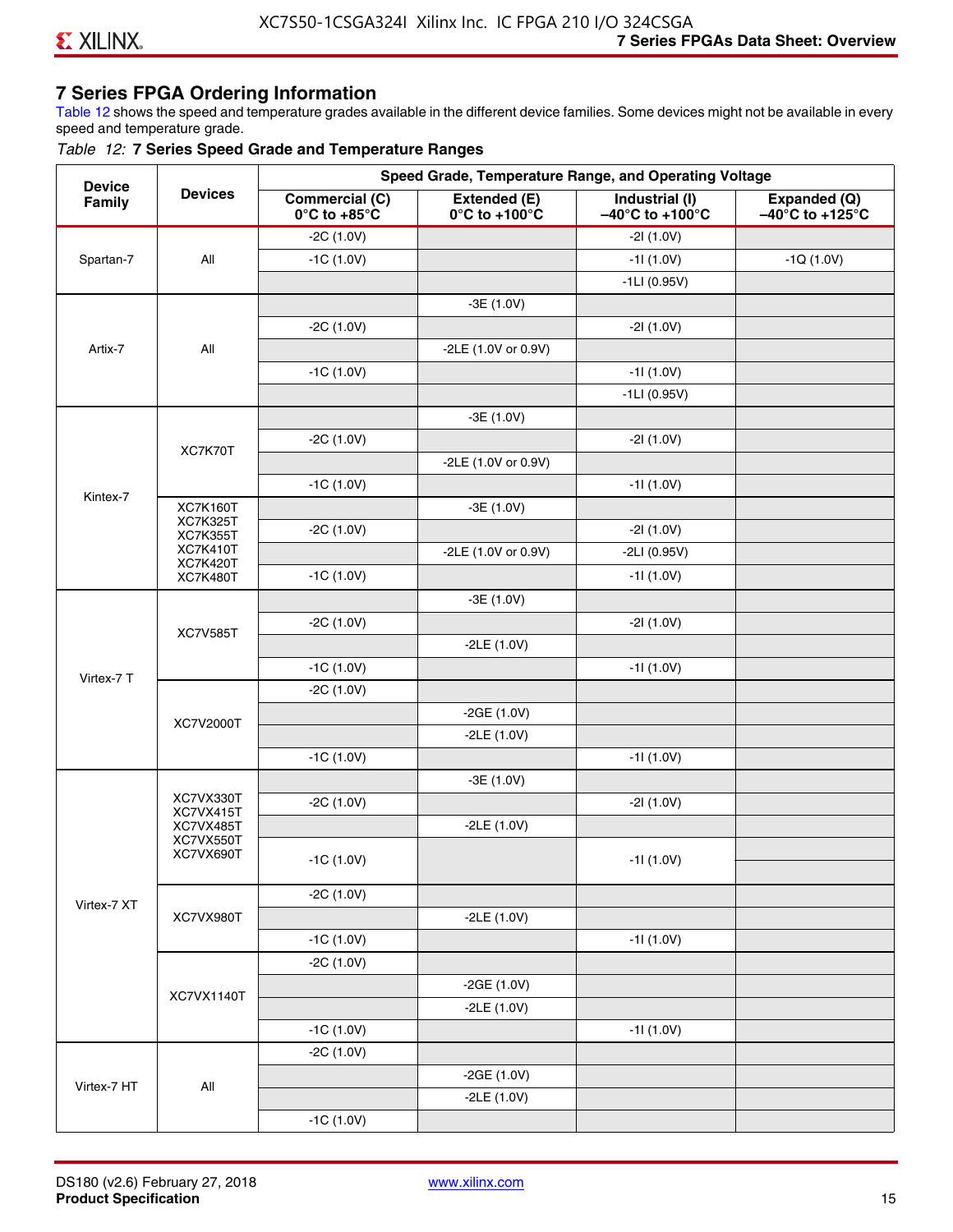The Spartan-7 FPGA ordering information is shown in Figure 1. Refer to the Package Marking section of [UG475,](http://www.xilinx.com/support/documentation/user_guides/ug475_7Series_Pkg_Pinout.pdf) *7 Series FPGAs Packaging and Pinout* for a more detailed explanation of the device markings.





The Artix-7, Kintex-7, and Virtex-7 FPGA ordering information, shown in Figure 2, applies to all packages including Pb-Free. Refer to the Package Marking section of [UG475](http://www.xilinx.com/support/documentation/user_guides/ug475_7Series_Pkg_Pinout.pdf), *7 Series FPGAs Packaging and Pinout* for a more detailed explanation of the device markings.



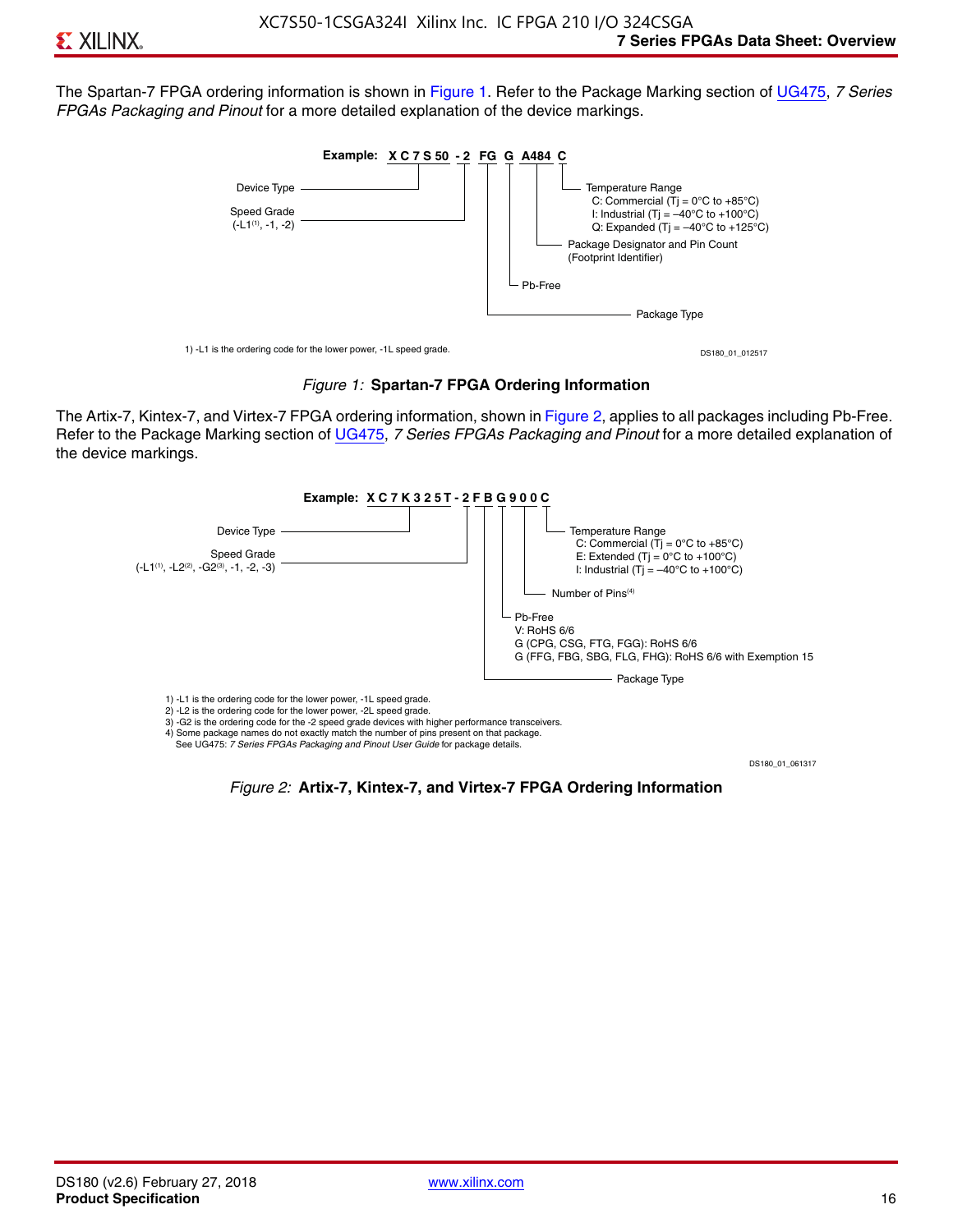## **Revision History**

The following table shows the revision history for this document:

| <b>Date</b> | <b>Version</b> | <b>Description of Revisions</b>                                                                                                                                                                                                                                                                                                                                                                                                                                                                                                                                                                                                                                                                                                                                                                                                                                                                                                                                                                                                                                                                                                                                                                                                                                                                                       |
|-------------|----------------|-----------------------------------------------------------------------------------------------------------------------------------------------------------------------------------------------------------------------------------------------------------------------------------------------------------------------------------------------------------------------------------------------------------------------------------------------------------------------------------------------------------------------------------------------------------------------------------------------------------------------------------------------------------------------------------------------------------------------------------------------------------------------------------------------------------------------------------------------------------------------------------------------------------------------------------------------------------------------------------------------------------------------------------------------------------------------------------------------------------------------------------------------------------------------------------------------------------------------------------------------------------------------------------------------------------------------|
| 06/21/10    | 1.0            | Initial Xilinx release.                                                                                                                                                                                                                                                                                                                                                                                                                                                                                                                                                                                                                                                                                                                                                                                                                                                                                                                                                                                                                                                                                                                                                                                                                                                                                               |
| 07/30/10    | 1.1            | Added SHA-256 to authentication information. Updated Table 5, Table 7, Virtex-7 FPGA Device-<br>Package Combinations and Maximum I/Os table (Virtex-7 T devices), and Table 9 with ball pitch<br>information and voltage bank information. Updated DSP and Logic Slice information in Table 8.<br><b>Updated Low-Power Gigabit Transceivers.</b>                                                                                                                                                                                                                                                                                                                                                                                                                                                                                                                                                                                                                                                                                                                                                                                                                                                                                                                                                                      |
| 09/24/10    | 1.2            | In General Description, updated 4.7 TMACS DSP to 5.0 TMACS DSP. In Table 1, added Note 1;<br>updated Peak DSP Performance for Kintex-7 and Virtex-7 families. In Table 4, updated CMT<br>information for XC7A175T and XC7A355T. In Table 6, replaced XC7K120T with XC7K160T and<br>replaced XC7K230T with XC7K325T-and updated corresponding information. Also added<br>XC7K355T, XC7K420T, and XC7K480T. In Table 7, replaced XC7K230T with XC7K325T. In Table 8,<br>updated XC7V450T Logic Cell, CLB, block RAM, and PCI information; updated XC7VX415T and<br>XC7VX690T PCI information; updated XC7V1500T, and XC7V2000T block RAM information; and<br>replaced XC7VX605T with XC7VX575T, replaced XC7VX895T with XC7VX850T, and replaced<br>XC7VX910T with XC7VX865T—and updated corresponding information. Updated Digital Signal<br>Processing - DSP Slice with operating speed of 640 MHz. Removed specific transceiver type from<br>Out-of-Band Signaling. In Virtex-7 FPGA Device-Package Combinations and Maximum I/Os table<br>(Virtex-7 T devices), replaced XC7VX605T with XC7VX575T and added table notes 2 and 3. In<br>Table 9, removed the FFG784 package for the XC7VX485T device; replaced XC7VX605T with<br>XC7VX575T; replaced XC7VX895T with XC7VX850T; and replaced XC7VX910T with XC7VX865T. |
| 10/20/10    | 1.3            | In Table 7, replaced XC7K120T with XC7K160T. Updated Digital Signal Processing - DSP Slice.                                                                                                                                                                                                                                                                                                                                                                                                                                                                                                                                                                                                                                                                                                                                                                                                                                                                                                                                                                                                                                                                                                                                                                                                                           |
| 11/17/10    | 1.4            | Updated maximum I/O bandwidth to 3.1 Tb/s in General Description. Updated Peak Transceiver Speed<br>for Virtex-7 FPGAs in Summary of 7 Series FPGA Features and in Table 1. Updated Peak DSP<br>Performance values in Table 1 and Digital Signal Processing - DSP Slice. In Table 7, updated<br>XC7K70T I/O information. In Table 8, added XC7VH290T, XC7VH580T, and XC7VH870T devices and<br>updated total I/O banks information for the XC7V585T, XC7V855T, XC7V1500T, and XC7VX865T<br>devices. In Table 9, updated XC7VX415T, XC7VX485T, XC7VX690T, XC7VX850T, and XC7VX865T<br>device information. Added Table 11. Updated Low-Power Gigabit Transceivers information, including<br>the addition of the GTZ transceivers.                                                                                                                                                                                                                                                                                                                                                                                                                                                                                                                                                                                        |
| 02/22/11    | 1.5            | Updated Summary of 7 Series FPGA Features and the Low-Power Gigabit Transceivers highlights and<br>section. In Table 1, updated Kintex-7 FPGA, Artix-7 FPGA information. In Table 4, updated XC7A175T.<br>Also, updated XC7A355T. Added three Artix-7 FPGA packages to Table 5: SBG325, SBG484, and<br>FBG485, changed package from FGG784 to FBG784, and updated package information for<br>XC7A175T and XC7A355T devices. In Table 6, updated XC7K160T and added three devices:<br>XC7K355T, XC7K420T, and XC7K480T. In Table 7, updated XC7K70T package information and added<br>three devices: XC7K355T, XC7K420T, and XC7K480T. In Table 8, added note 1 (EasyPath FPGAs)<br>and updated note 7 to include GTZ transceivers. In Virtex-7 FPGA Device-Package Combinations and<br>Maximum I/Os table (Virtex-7 T devices), added two Virtex-7 FPGA packages: FHG1157 and<br>FHG1761, and updated XC7V1500T (no FFG1157) and XC7V2000T (no FFG1761) package<br>information and removed the associated notes. Added CLBs, Slices, and LUTs. Updated Input/Output.<br>Added EasyPath-7 FPGAs.                                                                                                                                                                                                                        |
| 03/28/11    | 1.6            | Updated General Description, Summary of 7 Series FPGA Features, Table 1, Table 4, Table 5, Table 6,<br>Table 7, Table 8, Table 9 (combined Virtex-7 T and XT devices in one table), and Table 11. Updated the<br>Low-Power Gigabit Transceivers highlights and section. Updated Block RAM, Integrated Interface<br>Blocks for PCI Express Designs, Configuration, Encryption, Readback, and Partial Reconfiguration,<br>XADC (Analog-to-Digital Converter), 7 Series FPGA Ordering Information, and EasyPath-7 FPGAs.                                                                                                                                                                                                                                                                                                                                                                                                                                                                                                                                                                                                                                                                                                                                                                                                 |
| 07/06/11    | 1.7            | Updated General Description, Summary of 7 Series FPGA Features, Table 1, Table 4, Table 6, Table 8,<br>Table 9 and Table 11. Added Table 10. Added Stacked Silicon Interconnect (SSI) Technology. Updated<br>Transmitter, Configuration, and XADC (Analog-to-Digital Converter). Updated Figure 1.                                                                                                                                                                                                                                                                                                                                                                                                                                                                                                                                                                                                                                                                                                                                                                                                                                                                                                                                                                                                                    |
| 09/13/11    | 1.8            | Updated General Description, Table 1, Table 4, Table 5, Table 8, CLBs, Slices, and LUTs,<br>Configuration, and 7 Series FPGA Ordering Information.                                                                                                                                                                                                                                                                                                                                                                                                                                                                                                                                                                                                                                                                                                                                                                                                                                                                                                                                                                                                                                                                                                                                                                    |
| 01/15/12    | 1.9            | Updated General Description, Table 1, Table 4, Table 5, Table 6, Table 7, Table 8, Table 10, Table 11,<br>Block RAM, Digital Signal Processing - DSP Slice, Low-Power Gigabit Transceivers, Integrated<br>Interface Blocks for PCI Express Designs, Configuration, EasyPath-7 FPGAs, and 7 Series FPGA<br><b>Ordering Information.</b>                                                                                                                                                                                                                                                                                                                                                                                                                                                                                                                                                                                                                                                                                                                                                                                                                                                                                                                                                                                |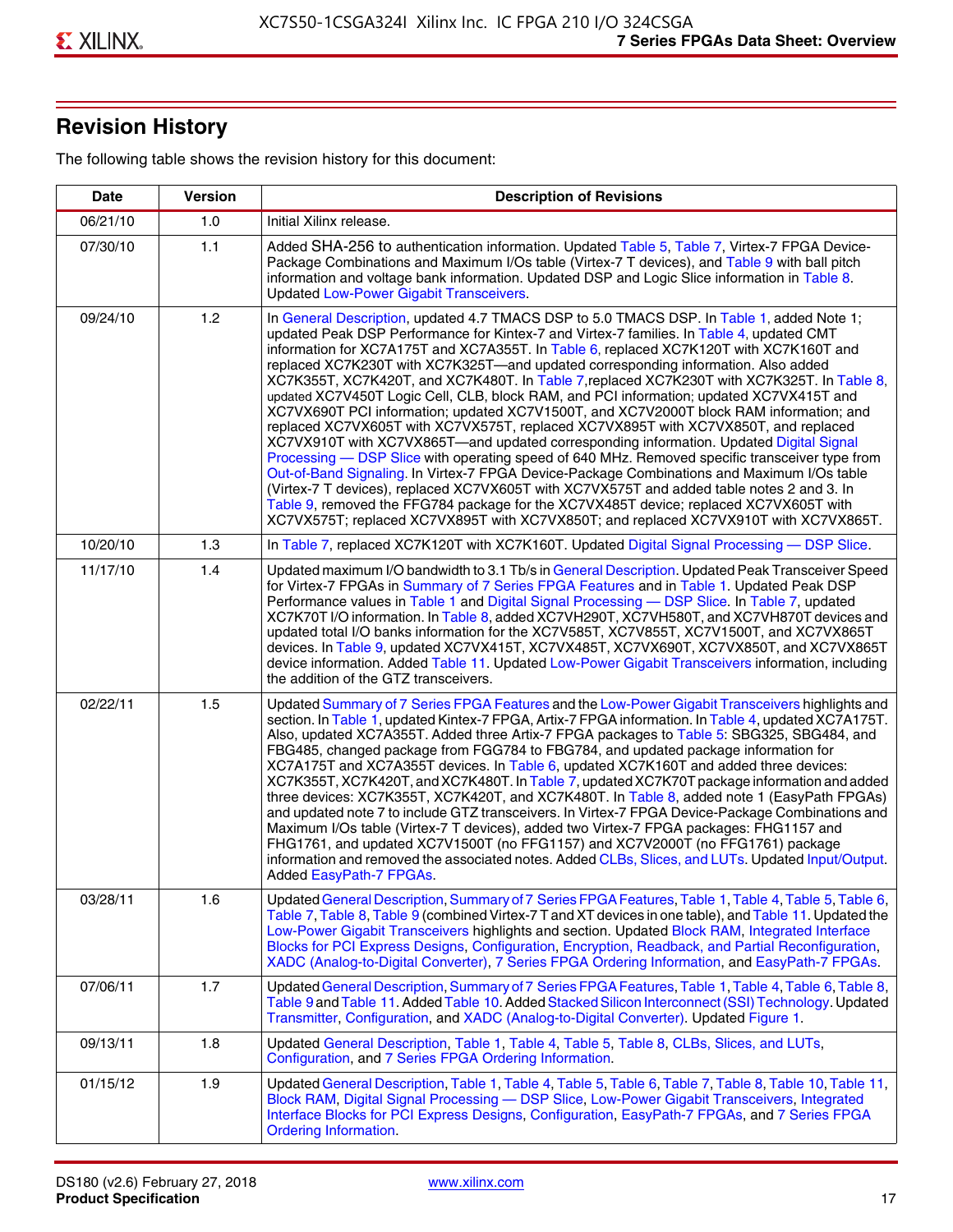| <b>Date</b> | <b>Version</b> | <b>Description of Revisions</b>                                                                                                                                                                                                                                                                                                                                                                                                                                     |
|-------------|----------------|---------------------------------------------------------------------------------------------------------------------------------------------------------------------------------------------------------------------------------------------------------------------------------------------------------------------------------------------------------------------------------------------------------------------------------------------------------------------|
| 03/02/12    | 1.10           | Updated General Description, Table 5, and Table 12.                                                                                                                                                                                                                                                                                                                                                                                                                 |
| 05/02/12    | 1.11           | Updated Table 7, Table 9, Table 10, Low-Power Gigabit Transceivers, and 7 Series FPGA Ordering<br>Information. Added 7 Series FPGA Ordering Information.                                                                                                                                                                                                                                                                                                            |
| 10/15/12    | 1.12           | Updated overview with Artix-7 SL and SLT devices. Updated Table 1, Table 4, Table 5, Table 8, Table 9,<br>Table 10, Table 11, and Table 12. Added Table 3. Updated Regional Clocks, Block RAM, Integrated<br>Interface Blocks for PCI Express Designs, Configuration, and 7 Series FPGA Ordering Information.                                                                                                                                                       |
| 11/30/12    | 1.13           | Updated notes in Table 4 and Table 12. Updated XADC (Analog-to-Digital Converter).                                                                                                                                                                                                                                                                                                                                                                                  |
| 07/29/13    | 1.14           | Removed SL and SLT devices. Updated General Description, Table 4, Table 5, notes in Table 6 and<br>Table 8, Regional Clocks, Input/Output, Low-Power Gigabit Transceivers, Integrated Interface Blocks<br>for PCI Express Designs, Configuration, and 7 Series FPGA Ordering Information. Removed previous<br>Table 3.                                                                                                                                              |
| 02/18/14    | 1.15           | Changed document classification to Product Specification from Preliminary Product Specification.<br>Updated HR I/O information for XC7A35T and XC7A50T in Table 5. Updated XC7VH870T I/O<br>information in Table 8. Updated Table 11.                                                                                                                                                                                                                               |
| 10/08/14    | 1.16           | Added XC7A15T to Table 4 and Table 5. Removed HCG1931 and HCG1932 from Table 11. Updated<br>Input/Output Delay; Block RAM; Configuration; I/O Clocks; and Updated Table 12 and Figure 1.                                                                                                                                                                                                                                                                            |
| 12/17/14    | 1.16.1         | Typographical edit.                                                                                                                                                                                                                                                                                                                                                                                                                                                 |
| 05/27/15    | 1.17           | Updated Table 5, Table 7, Table 9, Table 10, Table 11, and Figure 1.                                                                                                                                                                                                                                                                                                                                                                                                |
| 09/27/16    | 2.0            | Added Spartan-7 devices throughout document, including Table 1, Table 2, Table 3, and Table 12.<br>Added two Artix-7 devices XC7A12T and XC7A25T throughout document, including Table 4, Table 5,<br>and Table 12. Updated General Description; Figure 1, Table 7, Regional Clocks, Block RAM,<br>Integrated Interface Blocks for PCI Express Designs, Configuration, Encryption, Readback, and Partial<br>Reconfiguration, and XADC (Analog-to-Digital Converter). |
| 10/20/16    | 2.1            | Updated Table 5.                                                                                                                                                                                                                                                                                                                                                                                                                                                    |
| 12/15/16    | 2.2            | Updated Table 3.                                                                                                                                                                                                                                                                                                                                                                                                                                                    |
| 03/17/17    | 2.3            | Updated Table 1, Table 5, Table 7, Table 9, Table 10, Table 12, and I/O Electrical Characteristics.                                                                                                                                                                                                                                                                                                                                                                 |
| 03/28/17    | 2.4            | Updated Table 7.                                                                                                                                                                                                                                                                                                                                                                                                                                                    |
| 08/01/17    | 2.5            | Updated Table 5 and Figure 2.                                                                                                                                                                                                                                                                                                                                                                                                                                       |
| 02/27/18    | 2.6            | Added MicroBlaze CPU information to the Summary of 7 Series FPGA Features and Table 1.                                                                                                                                                                                                                                                                                                                                                                              |

### **Notice of Disclaimer**

The information disclosed to you hereunder (the "Materials") is provided solely for the selection and use of Xilinx products. To the maximum extent permitted by applicable law: (1) Materials are made available "AS IS" and with all faults, Xilinx hereby DISCLAIMS ALL WARRANTIES AND CONDITIONS, EXPRESS, IMPLIED, OR STATUTORY, INCLUDING BUT NOT LIMITED TO WARRANTIES OF MERCHANTABILITY, NON-INFRINGEMENT, OR FITNESS FOR ANY PARTICULAR PURPOSE; and (2) Xilinx shall not be liable (whether in contract or tort, including negligence, or under any other theory of liability) for any loss or damage of any kind or nature related to, arising under, or in connection with, the Materials (including your use of the Materials), including for any direct, indirect, special, incidental, or consequential loss or damage (including loss of data, profits, goodwill, or any type of loss or damage suffered as a result of any action brought by a third party) even if such damage or loss was reasonably foreseeable or Xilinx had been advised of the possibility of the same. Xilinx assumes no obligation to correct any errors contained in the Materials or to notify you of updates to the Materials or to product specifications. You may not reproduce, modify, distribute, or publicly display the Materials without prior written consent. Certain products are subject to the terms and conditions of Xilinx's limited warranty, please refer to Xilinx's Terms of Sale which can be viewed at [www.xilinx.com/legal.htm#tos;](www.xilinx.com/legal.htm#tos) IP cores may be subject to warranty and support terms contained in a license issued to you by Xilinx. Xilinx products are not designed or intended to be fail-safe or for use in any application requiring fail-safe performance; you assume sole risk and liability for use of Xilinx products in such critical applications, please refer to Xilinx's Terms of Sale which can be viewed at <www.xilinx.com/legal.htm#tos>.

### **Automotive Applications Disclaimer**

AUTOMOTIVE PRODUCTS (IDENTIFIED AS "XA" IN THE PART NUMBER) ARE NOT WARRANTED FOR USE IN THE DEPLOYMENT OF AIRBAGS OR FOR USE IN APPLICATIONS THAT AFFECT CONTROL OF A VEHICLE ("SAFETY APPLICATION") UNLESS THERE IS A SAFETY CONCEPT OR REDUNDANCY FEATURE CONSISTENT WITH THE ISO 26262 AUTOMOTIVE SAFETY STANDARD ("SAFETY DESIGN"). CUSTOMER SHALL, PRIOR TO USING OR DISTRIBUTING ANY SYSTEMS THAT INCORPORATE PRODUCTS, THOROUGHLY TEST SUCH SYSTEMS FOR SAFETY PURPOSES. USE OF PRODUCTS IN A SAFETY APPLICATION WITHOUT A SAFETY DESIGN IS FULLY AT THE RISK OF CUSTOMER, SUBJECT ONLY TO APPLICABLE LAWS AND REGULATIONS GOVERNING LIMITATIONS ON PRODUCT LIABILITY.